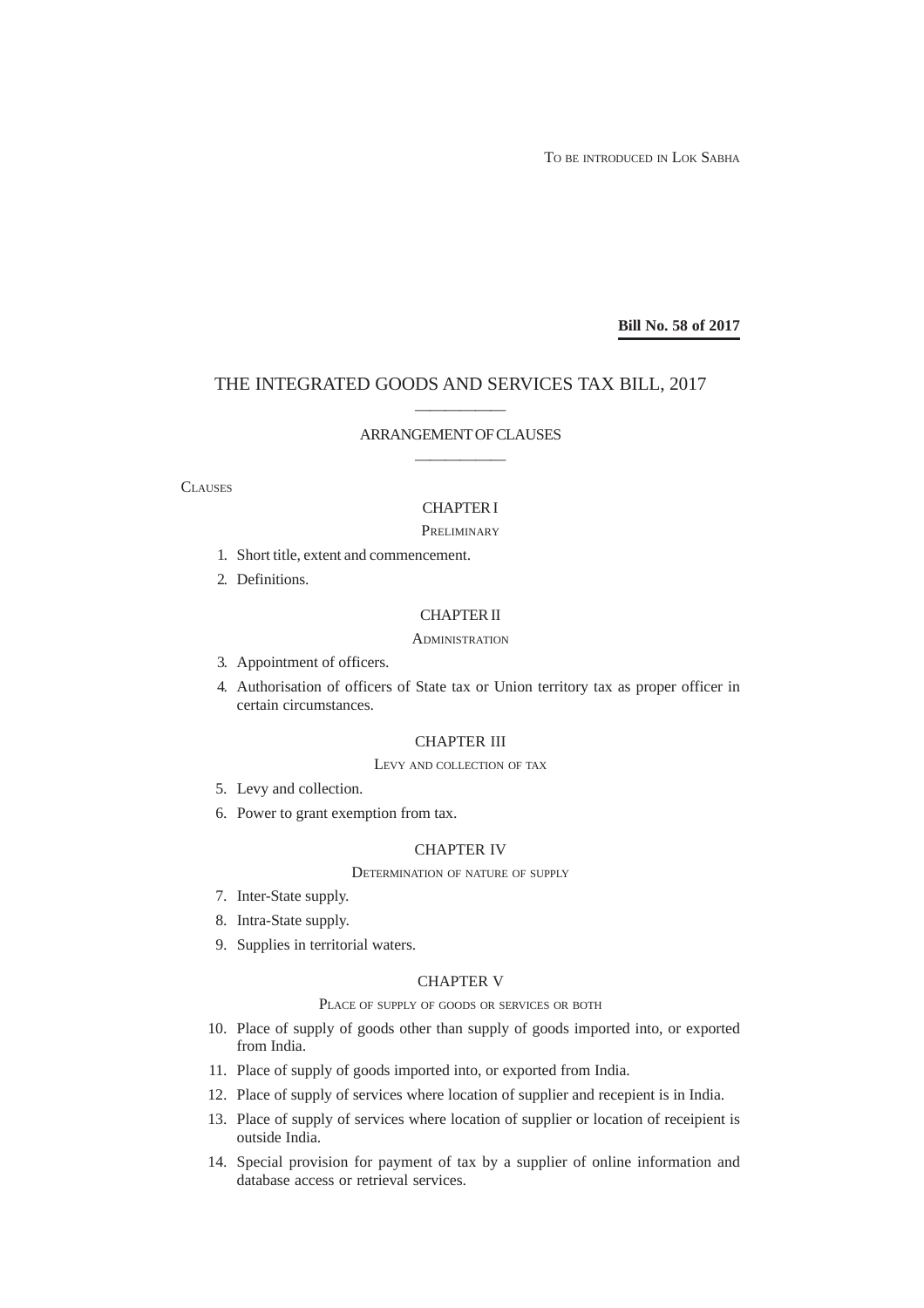# CHAPTER VI REFUND OF INTEGRATED TAX TO INTERNATIONAL TOURIST

15. Refund of integrated tax paid on supply of goods to tourist leaving India.

## CHAPTER VII

# ZERO RATED SUPPLY

16. Zero rated supply.

**CLAUSES** 

## CHAPTER VIII

#### APPORTIONMENT OF TAX AND SETTLEMENT OF FUNDS

- 17. Apportionment of tax and settlement of funds.
- 18. Transfer of input tax credit.
- 19. Tax wrongfully collected and paid to Central Government or State Government.

# CHAPTER IX

## **MISCELLANEOUS**

- 20. Application of provisions of Central Goods and Services Tax Act.
- 21. Import of services made on or after the appointed day.
- 22. Power to make rules.
- 23. Power to make regulations.
- 24. Laying of rules, regulations and notifications.
- 25. Removal of difficulties.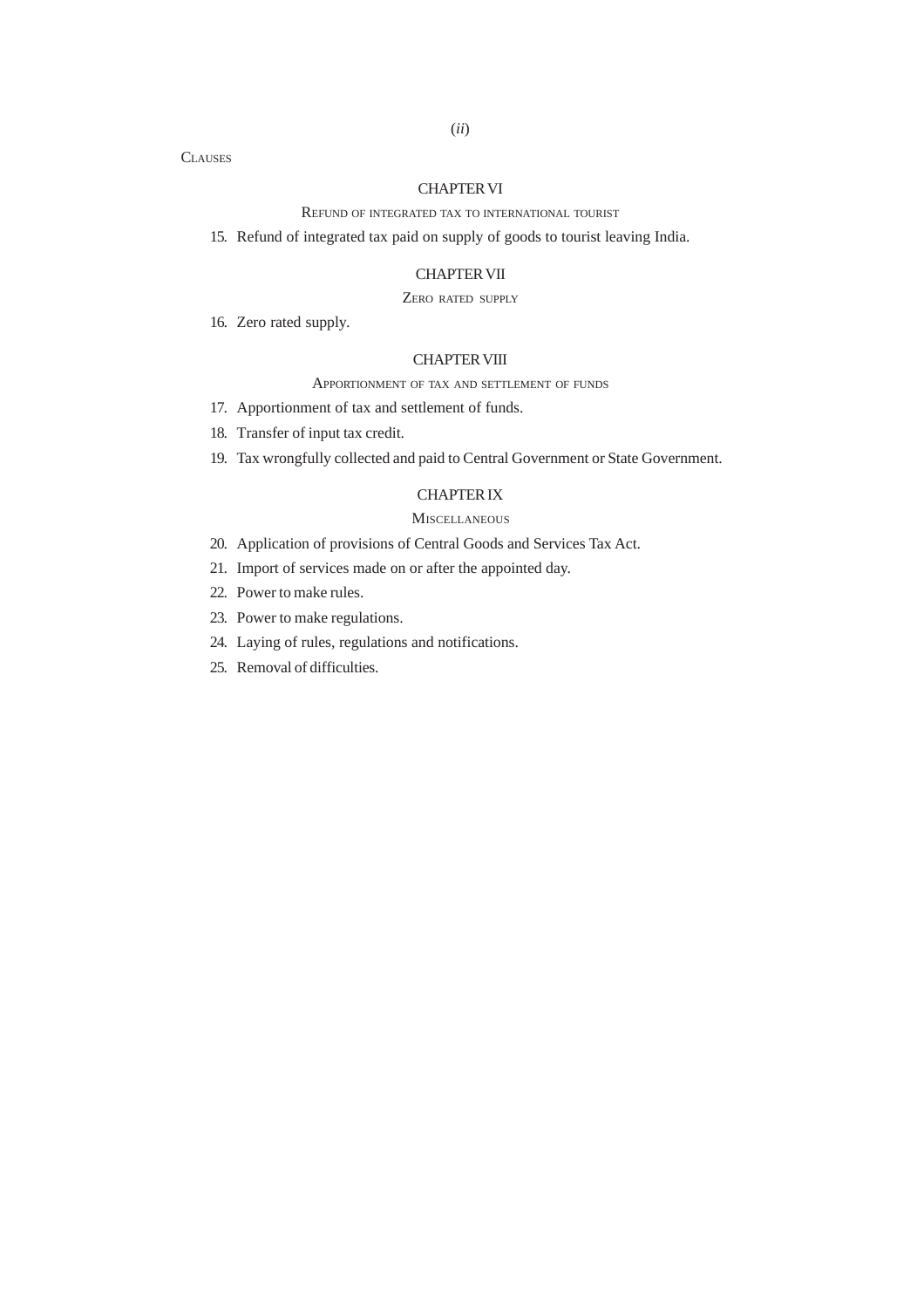TO BE INTRODUCED IN LOK SABHA

**Bill No. 58 of 2017**

# THE INTEGRATED GOODS AND SERVICES TAX BILL, 2017

A

# BILL

*to make a provision for levy and collection of tax on inter-State supply of goods or services or both by the Central Government and for matters connected therewith or incidental thereto.*

BE it enacted by Parliament in the Sixty-eighth year of the Republic of India as follows:—

# CHAPTER I

## **PRELIMINARY**

Short title, extent and commencement.

**1.** (*1*) This Act may be called the Integrated Goods and Services Tax Act, 2017.

5

(*2*) It shall extend to the whole of India except the State of Jammu and Kashmir.

(*3*) It shall come into force on such date as the Central Government may, by notification in the Official Gazette, appoint:

Provided that different dates may be appointed for different provisions of this Act and any reference in any such provision to the commencement of this Act shall be construed 10 as a reference to the coming into force of that provision.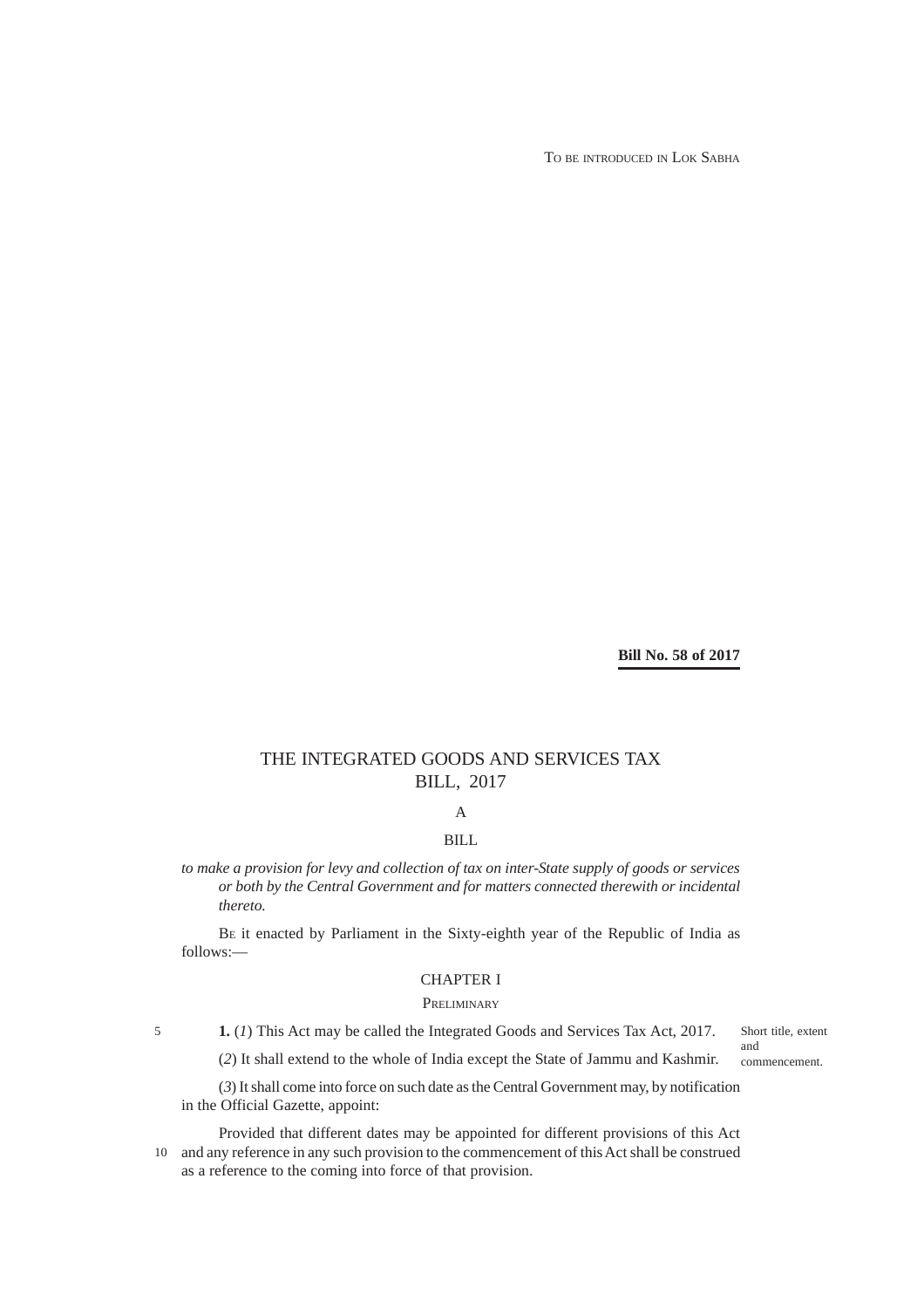2

Definitions.

**2.** In this Act, unless the context otherwise requires,––

(*1*) "Central Goods and Services Tax Act" means the Central Goods and Services Tax Act, 2017;

(*2*) ''central tax" means the tax levied and collected under the Central Goods and Services Tax Act;

(*3*) "continuous journey" means a journey for which a single or more than one ticket or invoice is issued at the same time, either by a single supplier of service or through an agent acting on behalf of more than one supplier of service, and which involves no stopover between any of the legs of the journey for which one or more separate tickets or invoices are issued.

*Explanation*.––For the purposes of this clause, the term "stopover" means a place where a passenger can disembark either to transfer to another conveyance or break his journey for a certain period in order to resume it at a later point of time;

(*4*) "customs frontiers of India" means the limits of a customs area as defined in section 2 of the Customs Act, 1962;

52 of 1962. 15

(*5*) "export of goods" with its grammatical variations and cognate expressions, means taking goods out of India to a place outside India;

(*6*) "export of services" means the supply of any service when,––

(*i*) the supplier of service is located in India;

(*ii*) the recipient of service is located outside India;

 $20$ 

(*iii*) the place of supply of service is outside India;

(*iv*) the payment for such service has been received by the supplier of service in convertible foreign exchange; and

(*v*) the supplier of service and the recipient of service are not merely establishments of a distinct person in accordance with *Explanation* 1 in 25 section 8;

(*7*) "fixed establishment" means a place (other than the registered place of business) which is characterised by a sufficient degree of permanence and suitable structure in terms of human and technical resources to supply services or to receive and use services for its own needs;

(*8*) "Goods and Services Tax (Compensation to States) Act" means the Goods and Services Tax (Compensation to States) Act, 2017;

(*9*) "Government" means the Central Government;

(*10*) ''import of goods" with its grammatical variations and cognate expressions, means bringing goods into India from a place outside India;

35

30

(*11*) "import of services" means the supply of any service, where—

(*i*) the supplier of service is located outside India;

(*ii*) the recipient of service is located in India; and

(*iii*) the place of supply of service is in India;

(*12*) "integrated tax" means the integrated goods and services tax levied under 40 this Act;

(*13*) "intermediary" means a broker, an agent or any other person, by whatever name called, who arranges or facilitates the supply of goods or services or both, or securities, between two or more persons, but does not include a person who supplies such goods or services or both or securities on his own account;

10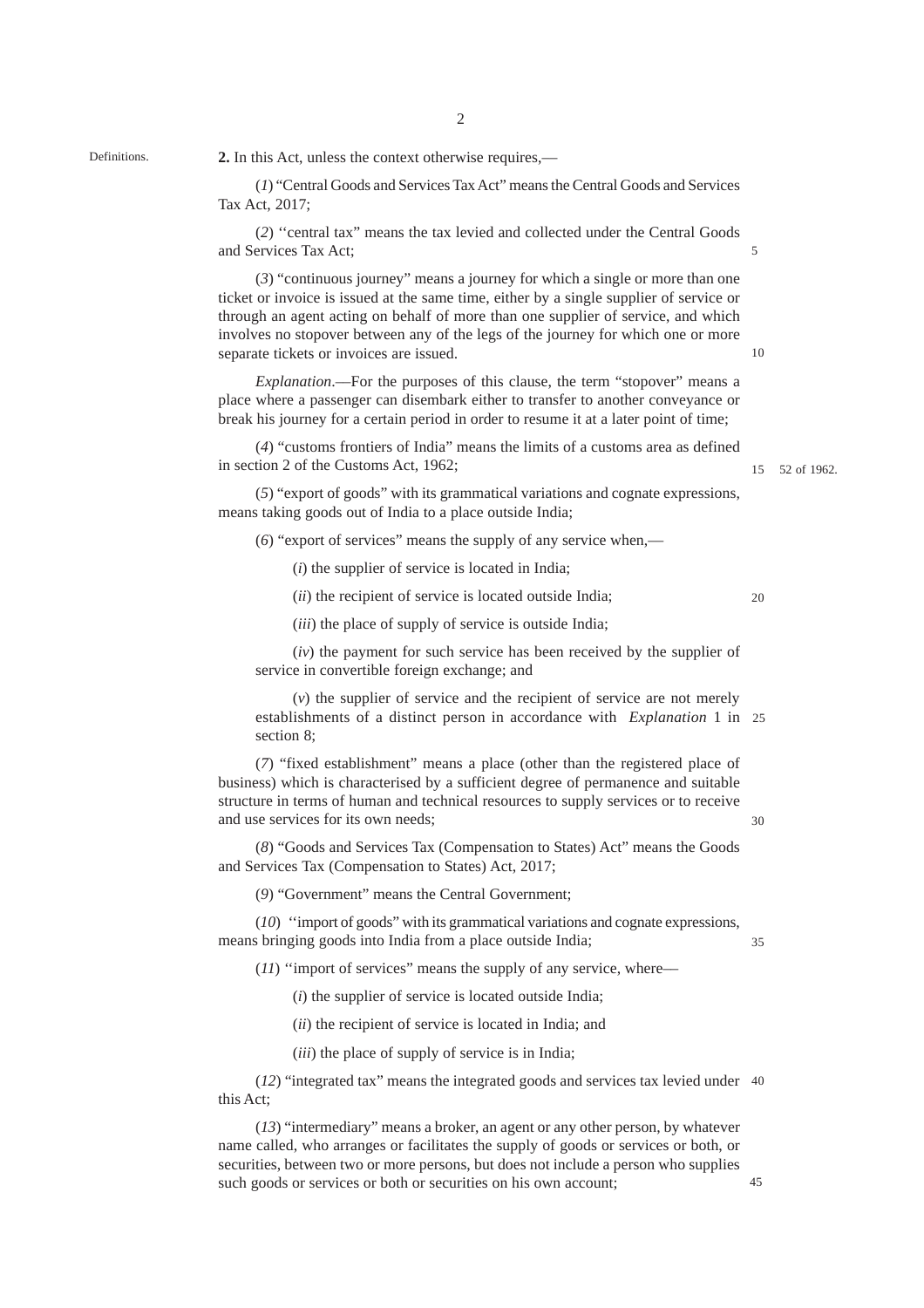|    | $(14)$ "location of the recipient of services" means,—                                                                                                                                                                                                                                                                                                                                                                  |
|----|-------------------------------------------------------------------------------------------------------------------------------------------------------------------------------------------------------------------------------------------------------------------------------------------------------------------------------------------------------------------------------------------------------------------------|
|    | (a) where a supply is received at a place of business for which the<br>registration has been obtained, the location of such place of business;                                                                                                                                                                                                                                                                          |
| 5  | $(b)$ where a supply is received at a place other than the place of business<br>for which registration has been obtained (a fixed establishment elsewhere), the<br>location of such fixed establishment;                                                                                                                                                                                                                |
|    | $(c)$ where a supply is received at more than one establishment, whether<br>the place of business or fixed establishment, the location of the establishment<br>most directly concerned with the receipt of the supply; and                                                                                                                                                                                              |
| 10 | $(d)$ in absence of such places, the location of the usual place of residence<br>of the recipient;                                                                                                                                                                                                                                                                                                                      |
|    | $(15)$ "location of the supplier of services" means,—                                                                                                                                                                                                                                                                                                                                                                   |
|    | (a) where a supply is made from a place of business for which the<br>registration has been obtained, the location of such place of business;                                                                                                                                                                                                                                                                            |
| 15 | $(b)$ where a supply is made from a place other than the place of business<br>for which registration has been obtained (a fixed establishment elsewhere), the<br>location of such fixed establishment;                                                                                                                                                                                                                  |
| 20 | $(c)$ where a supply is made from more than one establishment, whether<br>the place of business or fixed establishment, the location of the establishment<br>most directly concerned with the provision of the supply; and                                                                                                                                                                                              |
|    | $(d)$ in absence of such places, the location of the usual place of residence<br>of the supplier;                                                                                                                                                                                                                                                                                                                       |
| 25 | (16) "non-taxable online recipient" means any Government, local authority,<br>governmental authority, an individual or any other person not registered and receiving<br>online information and database access or retrieval services in relation to any purpose<br>other than commerce, industry or any other business or profession, located in taxable<br>territory.                                                  |
|    | <i>Explanation</i> .—For the purposes of this clause, the expression "governmental<br>authority" means an authority or a board or any other body,—                                                                                                                                                                                                                                                                      |
| 30 | $(i)$ set up by an Act of Parliament or a State Legislature; or                                                                                                                                                                                                                                                                                                                                                         |
|    | (ii) established by any Government,                                                                                                                                                                                                                                                                                                                                                                                     |
|    | with ninety per cent. or more participation by way of equity or control, to carry out any<br>function entrusted to a municipality under article 243W of the Constitution;                                                                                                                                                                                                                                               |
| 35 | (17) "online information and database access or retrieval services" means<br>services whose delivery is mediated by information technology over the internet or<br>an electronic network and the nature of which renders their supply essentially<br>automated and involving minimal human intervention and impossible to ensure in<br>the absence of information technology and includes electronic services such as,— |
|    | advertising on the internet;<br>(i)                                                                                                                                                                                                                                                                                                                                                                                     |
| 40 | (ii) providing cloud services;                                                                                                                                                                                                                                                                                                                                                                                          |

3

(*iii*) provision of e-books, movie, music, software and other intangibles through telecommunication networks or internet;

(*iv*) providing data or information, retrievable or otherwise, to any person in electronic form through a computer network;

(*v*) online supplies of digital content (movies, television shows, music and the like);

- (*vi*) digital data storage; and
- (*vii*) online gaming;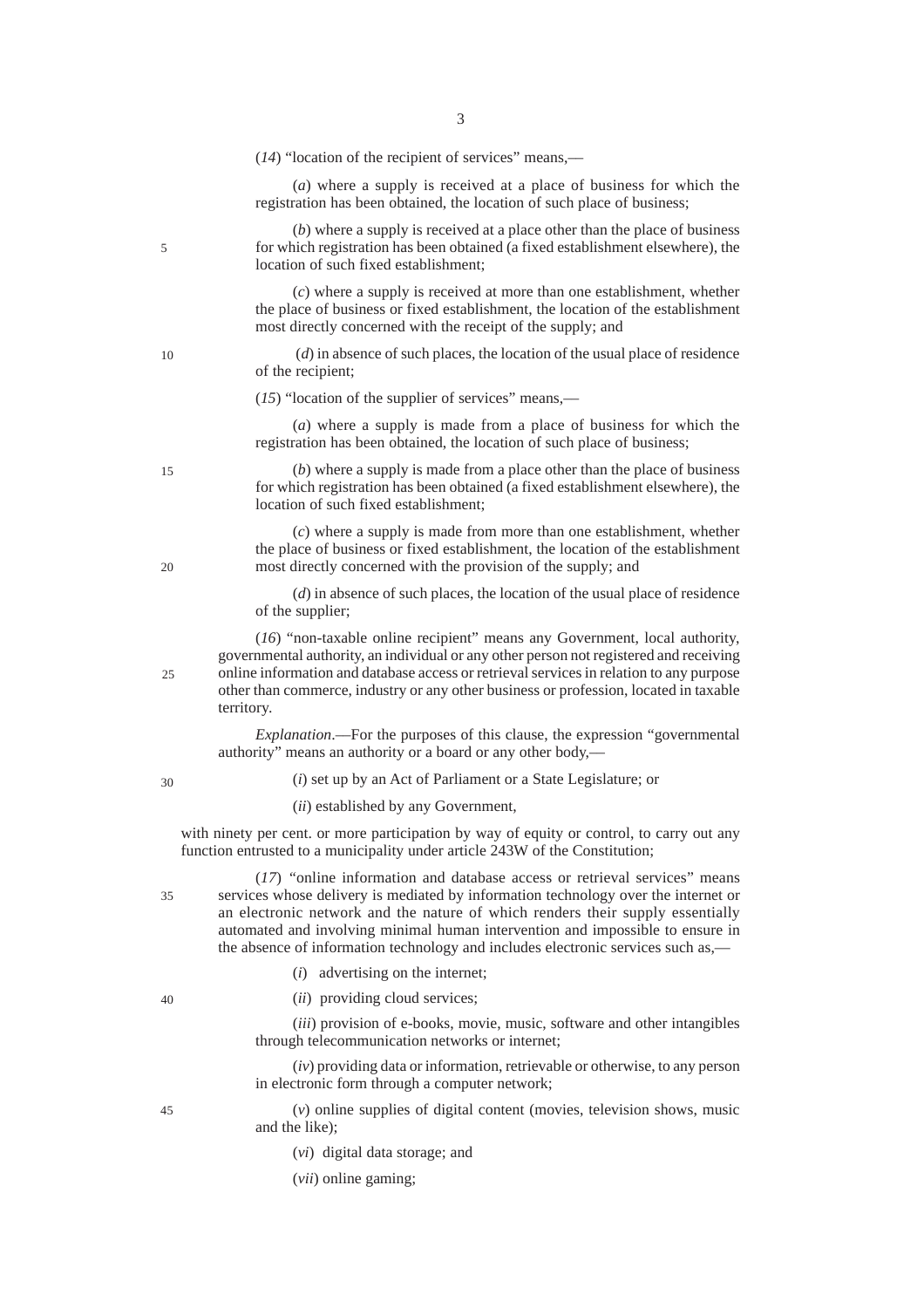(*18*) "output tax", in relation to a taxable person, means the integrated tax chargeable under this Act on taxable supply of goods or services or both made by him or by his agent but excludes tax payable by him on reverse charge basis;

(*19*) "Special Economic Zone" shall have the same meaning as assigned to it in clause (*za*) of section 2 of the Special Economic Zones Act, 2005;

(*20*) "Special Economic Zone developer" shall have the same meaning as assigned to it in clause (*g*) of section 2 of the Special Economic Zones Act, 2005 and includes an Authority as defined in clause (*d*) and a Co-Developer as defined in clause (*f*) of section 2 of the said Act;

(*21*) "supply" shall have the same meaning as assigned to it in section 7 of the 10 Central Goods and Services Tax Act;

(*22*) "taxable territory" means the territory to which the provisions of this Act apply;

(*23*) "zero-rated supply" shall have the meaning assigned to it in section 16;

(*24*) words and expressions used and not defined in this Act but defined in the 15 Central Goods and Services Tax Act, the Union Territory Goods and Services Tax Act and the Goods and Services Tax (Compensation to States) Act shall have the same meaning as assigned to them in those Acts;

(*25*) any reference in this Act to a law which is not in force in the State of Jammu and Kashmir, shall, in relation to that State be construed as a reference to the 20 corresponding law, if any, in force in that State.

#### CHAPTER II

#### **ADMINISTRATION**

**3.** The Board may appoint such central tax officers as it thinks fit for exercising the powers under this Act. Appointment of officers.

Authorisation of officers of State tax or Union territory tax as proper officer in certain circumstances.

**4.** Without prejudice to the provisions of this Act, the officers appointed under the State Goods and Services Tax Act or the Union Territory Goods and Services Tax Act are authorised to be the proper officers for the purposes of this Act, subject to such exceptions and conditions as the Government shall, on the recommendations of the Council, by notification, specify.

## CHAPTER III

#### LEVY AND COLLECTION OF TAX

Levy and collection.

**5.** (*1*) Subject to the provisions of sub-section (*2*), there shall be levied a tax called the integrated goods and services tax on all inter-State supplies of goods or services or both; except on the supply of alcoholic liquor for human consumption, on the value determined 35 under section 15 of the Central Goods and Services Tax Act and at such rates, not exceeding forty per cent., as may be notified by the Government on the recommendations of the Council and collected in such manner as may be prescribed and shall be paid by the taxable person:

Provided that the integrated tax on goods imported into India shall be levied and 40 collected in accordance with the provisions of section 3 of the Customs Tariff Act, 1975 on the value as determined under the said Act at the point when duties of customs are levied on the said goods under section 12 of the Customs Act, 1962.

(*2*) The integrated tax on the supply of petroleum crude, high speed diesel, motor spirit (commonly known as petrol), natural gas and aviation turbine fuel shall be levied 45with effect from such date as may be notified by the Government on the recommendations of the Council.

 $25$ 

 $3<sub>0</sub>$ 

51 of 1975.

52 of 1962.

28 of 2005.

5

28 of 2005.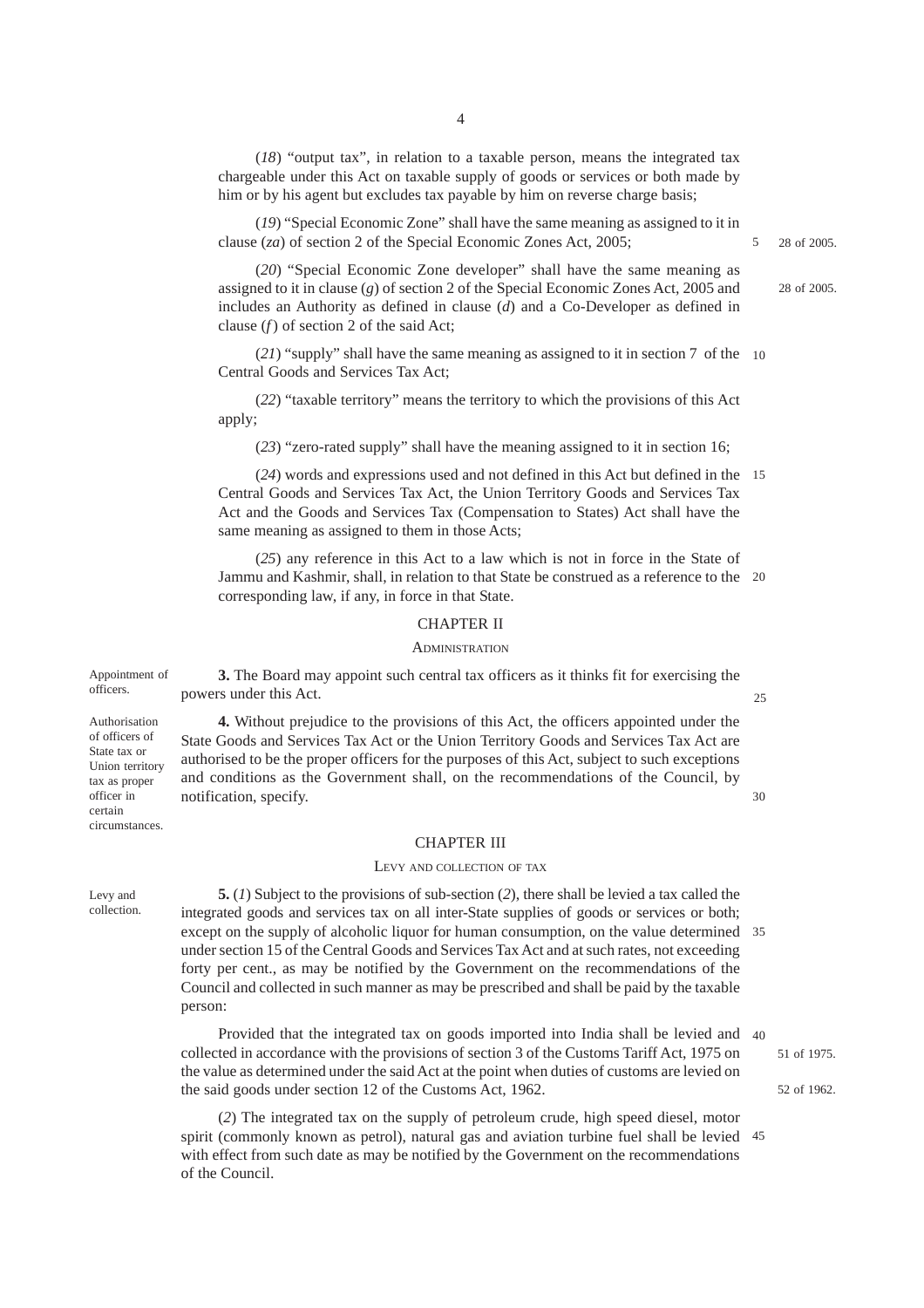(*3*) The Government may, on the recommendations of the Council, by notification, specify categories of supply of goods or services or both, the tax on which shall be paid on reverse charge basis by the recipient of such goods or services or both and all the provisions of this Act shall apply to such recipient as if he is the person liable for paying the tax in relation to the supply of such goods or services or both.

(*4*) The integrated tax in respect of the supply of taxable goods or services or both by a supplier, who is not registered, to a registered person shall be paid by such person on reverse charge basis as the recipient and all the provisions of this Act shall apply to such recipient as if he is the person liable for paying the tax in relation to the supply of such

10 goods or services or both.

5

(*5*) The Government may, on the recommendations of the Council, by notification, specify categories of services, the tax on inter-State supplies of which shall be paid by the electronic commerce operator if such services are supplied through it, and all the provisions of this Act shall apply to such electronic commerce operator as if he is the supplier liable 15 for paying the tax in relation to the supply of such services:

Provided that where an electronic commerce operator does not have a physical presence in the taxable territory, any person representing such electronic commerce operator for any purpose in the taxable territory shall be liable to pay tax:

Provided further that where an electronic commerce operator does not have a physical presence in the taxable territory and also does not have a representative in the said territory, 20 such electronic commerce operator shall appoint a person in the taxable territory for the purpose of paying tax and such person shall be liable to pay tax.

**6.** (*1*) Where the Government is satisfied that it is necessary in the public interest so to do, it may, on the recommendations of the Council, by notification, exempt generally, 25 either absolutely or subject to such conditions as may be specified therein, goods or services or both of any specified description from the whole or any part of the tax leviable thereon with effect from such date as may be specified in such notification.

(*2*) Where the Government is satisfied that it is necessary in the public interest so to do, it may, on the recommendations of the Council, by special order in each case, under circumstances of an exceptional nature to be stated in such order, exempt from payment of 30 tax any goods or services or both on which tax is leviable.

(*3*) The Government may, if it considers necessary or expedient so to do for the purpose of clarifying the scope or applicability of any notification issued under sub-section (*1*) or order issued under sub-section (*2*), insert an *Explanation* in such notification or order, as the case may be, by notification at any time within one year of issue of the notification 35 under sub-section (*1*) or order under sub-section (*2*), and every such *Explanation* shall have effect as if it had always been the part of the first such notification or order, as the case may be.

*Explanation*.–– For the purposes of this section, where an exemption in respect of any goods or services or both from the whole or part of the tax leviable thereon has been <sub>40</sub> granted absolutely, the registered person supplying such goods or services or both shall not collect the tax, in excess of the effective rate, on such supply of goods or services or both.

#### CHAPTER IV

#### DETERMINATION OF NATURE OF SUPPLY

**7.** (*1*) Subject to the provisions of section 10, supply of goods, where the location of 45 the supplier and the place of supply are in-Inter-State supply.

(*a*) two different States;

- (*b*) two different Union territories; or
- (*c*) a State and a Union territory,

shall be treated as a supply of goods in the course of inter-State trade or commerce.

Power to grant exemption from tax.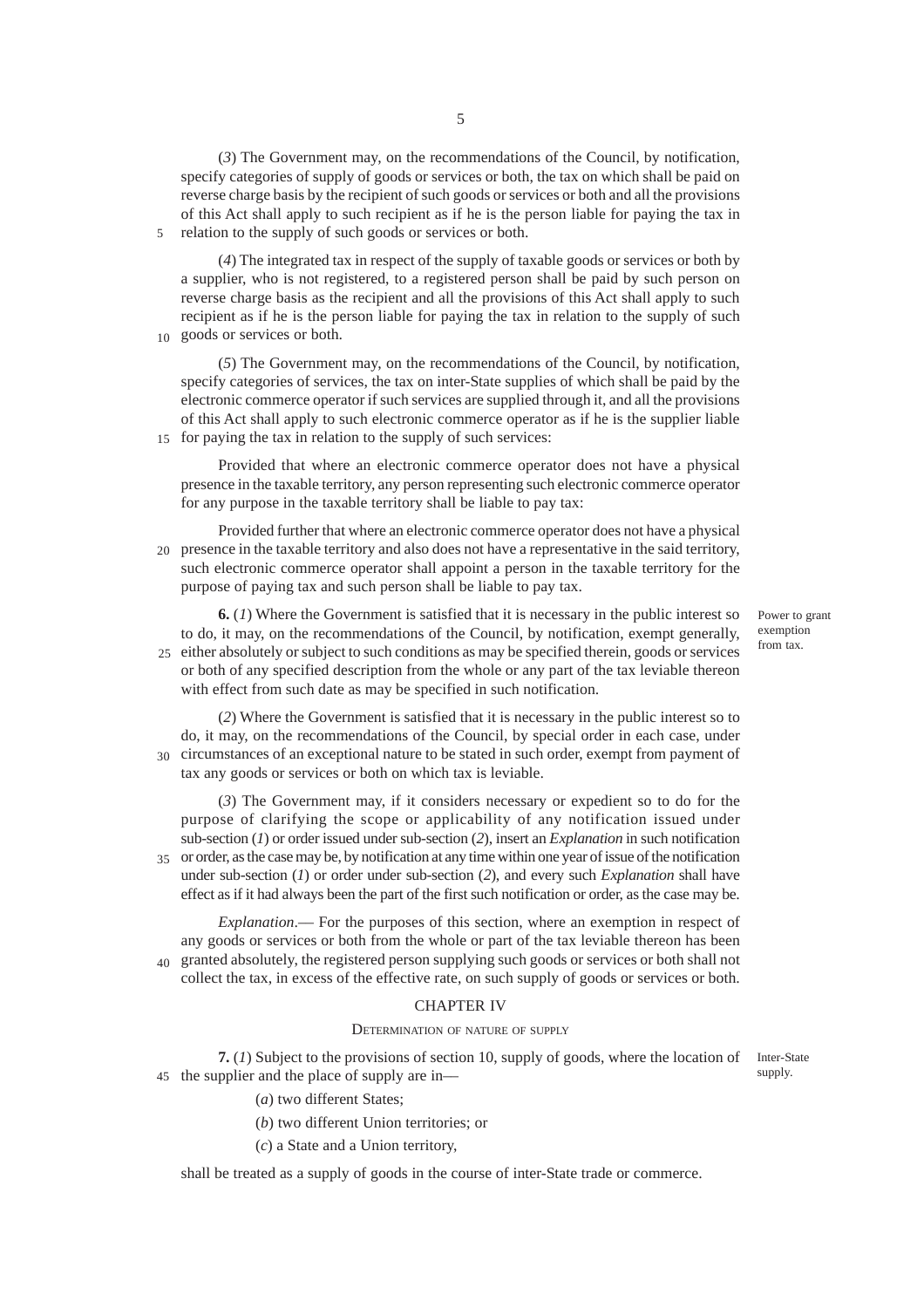(*2*) Supply of goods imported into the territory of India, till they cross the customs frontiers of India, shall be treated to be a supply of goods in the course of inter-State trade or commerce.

(*3*) Subject to the provisions of section 12, supply of services, where the location of the supplier and the place of supply are in––

(*a*) two different States;

(*b*) two different Union territories; or

(*c*) a State and a Union territory,

shall be treated as a supply of services in the course of inter-State trade or commerce.

(*4*) Supply of services imported into the territory of India shall be treated to be a 10 supply of services in the course of inter-State trade or commerce.

(*5*) Supply of goods or services or both,––

Intra-State supply.

(*a*) when the supplier is located in India and the place of supply is outside India;

(*b*) to or by a Special Economic Zone developer or a Special Economic Zone 15 unit; or

(*c*) in the taxable territory, not being an intra-State supply and not covered elsewhere in this section,

shall be treated to be a supply of goods or services or both in the course of inter-State trade or commerce.

20

 $25$ 

5

**8.** (*1*) Subject to the provisions of section 10, supply of goods where the location of the supplier and the place of supply of goods are in the same State or same Union territory shall be treated as intra-State supply:

Provided that the following supply of goods shall not be treated as intra-State supply, namely:––

(*i*) supply of goods to or by a Special Economic Zone developer or a Special Economic Zone unit;

(*ii*) goods imported into the territory of India till they cross the customs frontiers of India; or

(*iii*) supplies made to a tourist referred to in section 15.

30

35

45

(*2*) Subject to the provisions of section 12, supply of services where the location of the supplier and the place of supply of services are in the same State or same Union territory shall be treated as intra-State supply:

Provided that the intra-State supply of services shall not include supply of services to or by a Special Economic Zone developer or a Special Economic Zone unit.

*Explanation 1.*—For the purposes of this Act, where a person has,—

(*i*) an establishment in India and any other establishment outside India;

(*ii*) an establishment in a State or Union territory and any other establishment outside that State; or

(*iii*) an establishment in a State or Union territory and any other establishment 40 being a business vertical registered within that State or Union territory,

then such establishments shall be treated as establishments of distinct persons.

*Explanation* 2.––A person carrying on a business through a branch or an agency or a representational office in any territory shall be treated as having an establishment in that territory.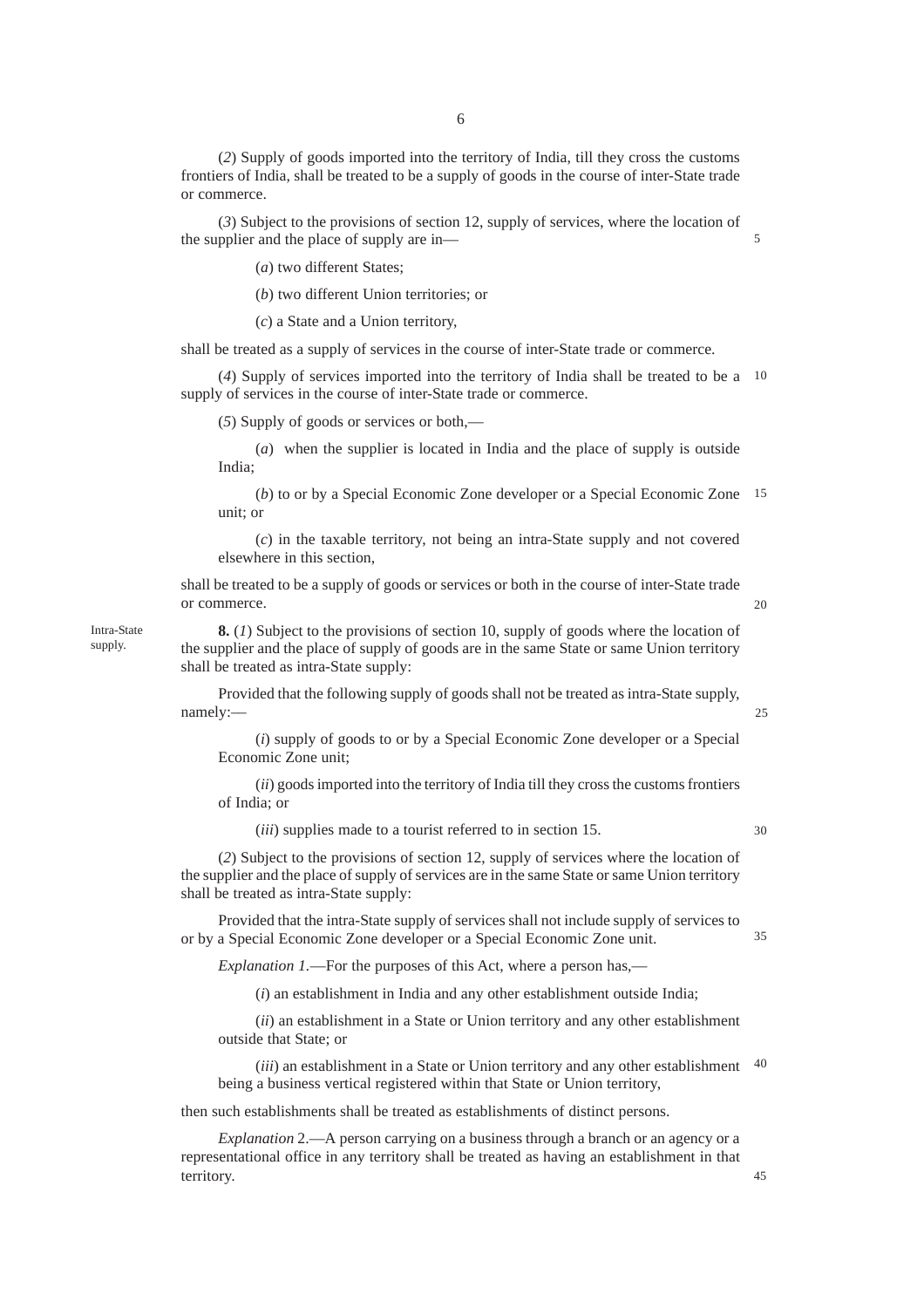**9.** Notwithstanding anything contained in this Act,––

(*a*) where the location of the supplier is in the territorial waters, the location of such supplier; or territorial waters.

(*b*) where the place of supply is in the territorial waters, the place of supply,

shall, for the purposes of this Act, be deemed to be in the coastal State or Union territory where the nearest point of the appropriate baseline is located. 5

#### CHAPTER V

#### PLACE OF SUPPLY OF GOODS OR SERVICES OR BOTH

**10.** (*1*) The place of supply of goods, other than supply of goods imported into, or 10 exported from India, shall be as under,—

> (*a*) where the supply involves movement of goods, whether by the supplier or the recipient or by any other person, the place of supply of such goods shall be the location of the goods at the time at which the movement of goods terminates for delivery to the recipient;

(*b*) where the goods are delivered by the supplier to a recipient or any other person on the direction of a third person, whether acting as an agent or otherwise, before or during movement of goods, either by way of transfer of documents of title to the goods or otherwise, it shall be deemed that the said third person has received the goods and the place of supply of such goods shall be the principal place of business of such person;

(*c*) where the supply does not involve movement of goods, whether by the supplier or the recipient, the place of supply shall be the location of such goods at the time of the delivery to the recipient;

(*d*) where the goods are assembled or installed at site, the place of supply shall be the place of such installation or assembly;

(*e*) where the goods are supplied on board a conveyance, including a vessel, an aircraft, a train or a motor vehicle, the place of supply shall be the location at which such goods are taken on board.

(*2*) Where the place of supply of goods cannot be determined, the place of supply 30 shall be determined in such manner as may be prescribed.

**11.** The place of supply of goods,––

(*a*) imported into India shall be the location of the importer;

(*b*) exported from India shall be the location outside India.

**12.** (*1*) The provisions of this section shall apply to determine the place of supply of services where the location of supplier of services and the location of the recipient of 35 services is in India.

(*2*) The place of supply of services, except the services specified in sub-sections (*3*) to  $(14)$ ,—

(*a*) made to a registered person shall be the location of such person;

40

15

20

25

 $(b)$  made to any person other than a registered person shall be,—

(*i*) the location of the recipient where the address on record exists; and

(*ii*) the location of the supplier of services in other cases.

(*3*) The place of supply of services,––

(*a*) directly in relation to an immovable property, including services provided by architects, interior decorators, surveyors, engineers and other related experts or Place of supply of goods other than supply of goods imported into, or exported from India.

Supplies in

Place of supply of goods imported into, or exported from India.

Place of supply of services where location of supplier and recipient is in India.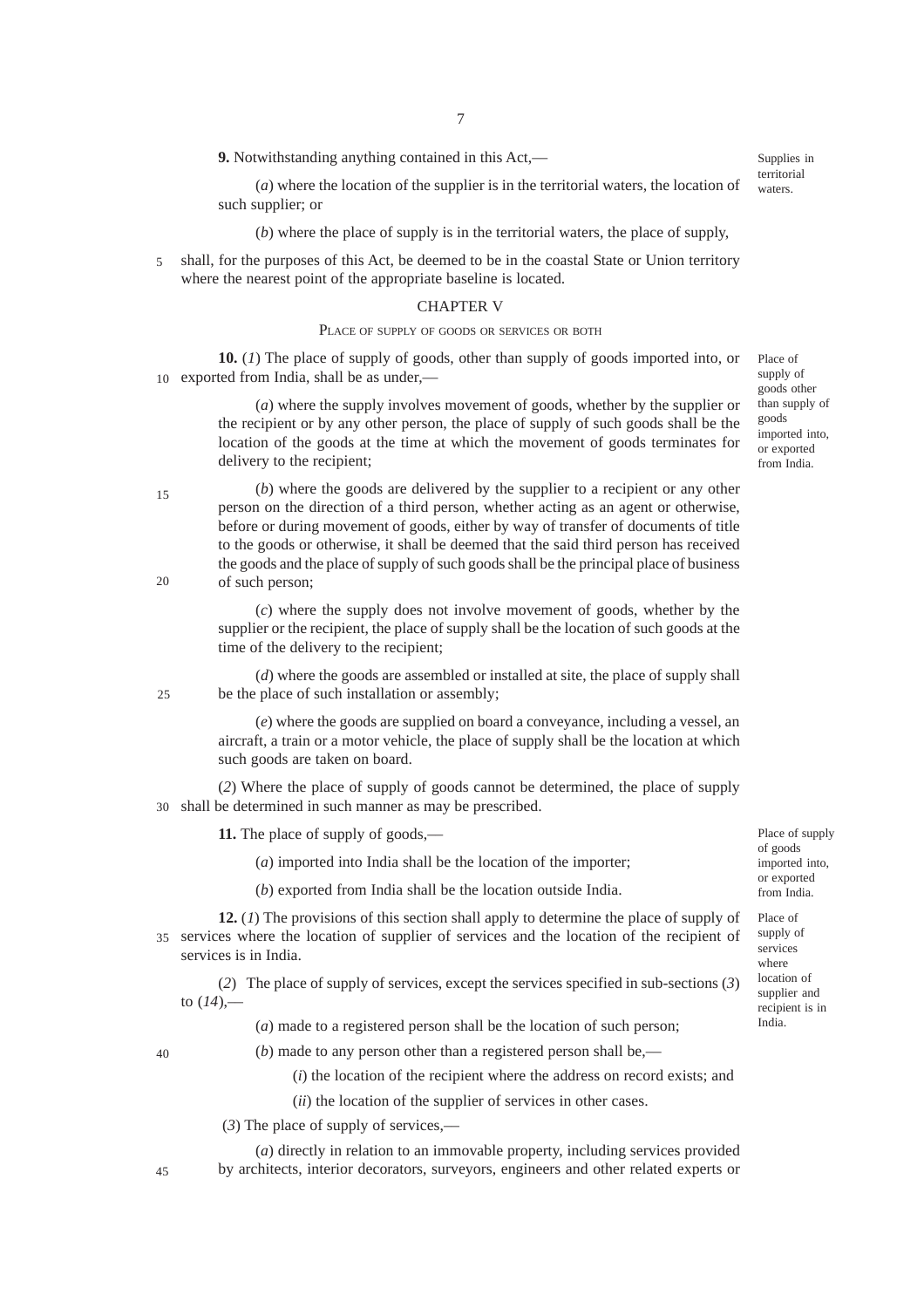estate agents, any service provided by way of grant of rights to use immovable property or for carrying out or co-ordination of construction work; or

 (*b*) by way of lodging accommodation by a hotel, inn, guest house, home stay, club or campsite, by whatever name called, and including a house boat or any other vessel; or

(*c*) by way of accommodation in any immovable property for organising any marriage or reception or matters related thereto, official, social, cultural, religious or business function including services provided in relation to such function at such property; or

(*d*) any services ancillary to the services referred to in clauses  $(a)$ ,  $(b)$  and  $(c)$ , 10

shall be the location at which the immovable property or boat or vessel, as the case may be, is located or intended to be located:

Provided that if the location of the immovable property or boat or vessel is located or intended to be located outside India, the place of supply shall be the location of the recipient.

*Explanation.––*Where the immovable property or boat or vessel is located in more 15 than one State or Union territory, the supply of services shall be treated as made in each of the respective States or Union territories, in proportion to the value for services separately collected or determined in terms of the contract or agreement entered into in this regard or, in the absence of such contract or agreement, on such other basis as may be prescribed.

(*4*) The place of supply of restaurant and catering services, personal grooming, fitness, beauty treatment, health service including cosmetic and plastic surgery shall be the location where the services are actually performed.  $20$ 

(*5*) The place of supply of services in relation to training and performance appraisal  $to,$ 

(*a*) a registered person, shall be the location of such person;

25

35

(*b*) a person other than a registered person, shall be the location where the services are actually performed.

(*6*) The place of supply of services provided by way of admission to a cultural, artistic, sporting, scientific, educational, entertainment event or amusement park or any other place and services ancillary thereto, shall be the place where the event is actually held or where 30 the park or such other place is located.

(*7*) The place of supply of services provided by way of ,—

(*a*) organisation of a cultural, artistic, sporting, scientific, educational or entertainment event including supply of services in relation to a conference, fair, exhibition, celebration or similar events; or

(*b*) services ancillary to organisation of any of the events or services referred to in clause (*a*) , or assigning of sponsorship to such events,––

(*i*) to a registered person, shall be the location of such person;

(*ii*) to a person other than a registered person, shall be the place where the event is actually held and if the event is held outside India, the place of 40 supply shall be the location of the recipient.

*Explanation.*––Where the event is held in more than one State or Union territory and a consolidated amount is charged for supply of services relating to such event, the place of supply of such services shall be taken as being in each of the respective States or Union territories in proportion to the value for services separately collected 45or determined in terms of the contract or agreement entered into in this regard or, in the absence of such contract or agreement, on such other basis as may be prescribed.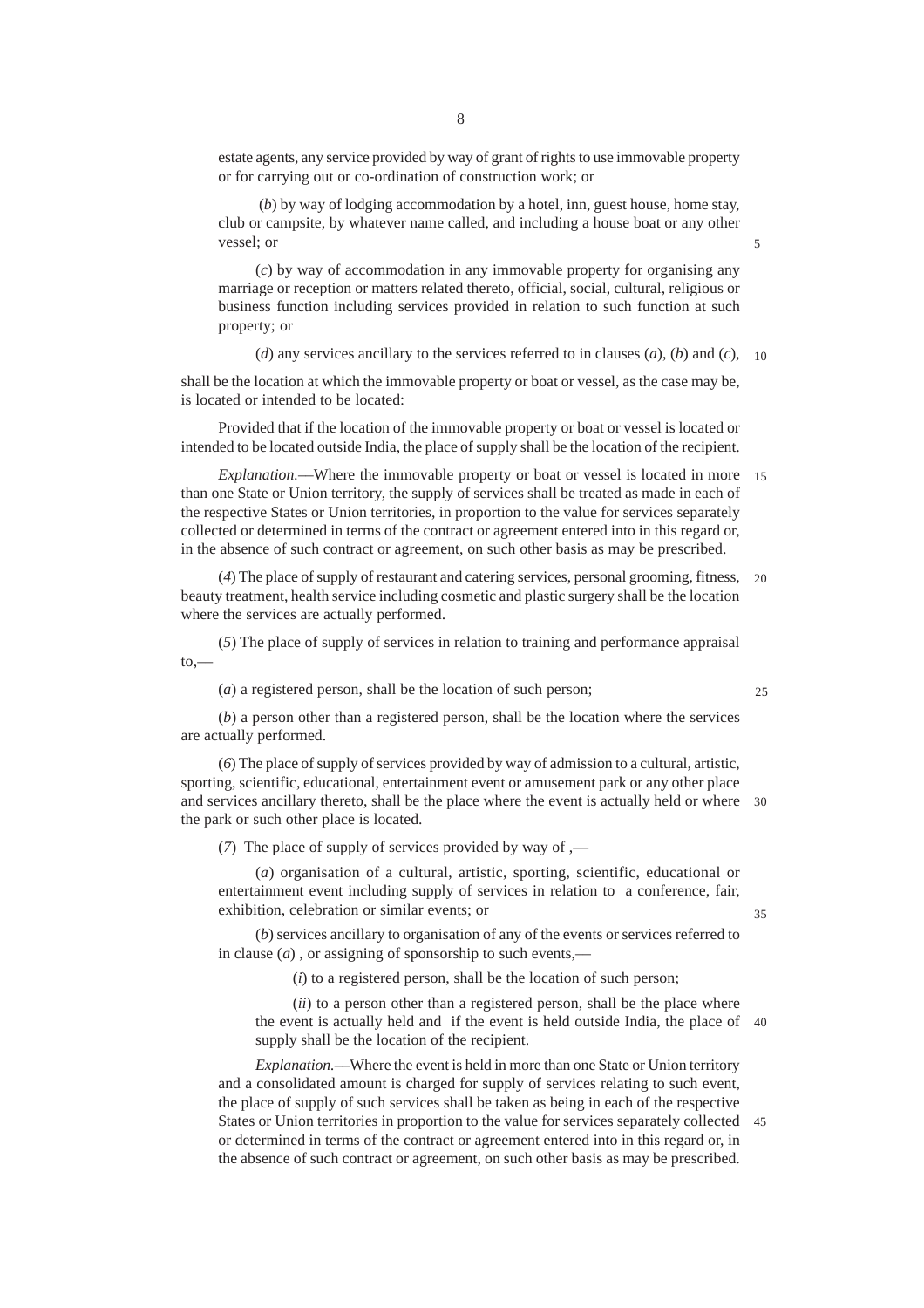(*8*) The place of supply of services by way of transportation of goods, including by mail or courier to,––

(*a*) a registered person, shall be the location of such person;

(*b*) a person other than a registered person, shall be the location at which such goods are handed over for their transportation.

(*9*) The place of supply of passenger transportation service to,—

(*a*) a registered person, shall be the location of such person;

(*b*) a person other than a registered person, shall be the place where the passenger embarks on the conveyance for a continuous journey:

10

5

Provided that where the right to passage is given for future use and the point of embarkation is not known at the time of issue of right to passage, the place of supply of such service shall be determined in accordance with the provisions of sub-section (*2*).

*Explanation*.––For the purposes of this sub-section, the return journey shall be treated as a separate journey, even if the right to passage for onward and return journey is issued at the same time. 15

(*10*) The place of supply of services on board a conveyance, including a vessel, an aircraft, a train or a motor vehicle, shall be the location of the first scheduled point of departure of that conveyance for the journey.

(*11*) The place of supply of telecommunication services including data transfer, broadcasting, cable and direct to home television services to any person shall,—  $20$ 

> (*a*) in case of services by way of fixed telecommunication line, leased circuits, internet leased circuit, cable or dish antenna, be the location where the telecommunication line, leased circuit or cable connection or dish antenna is installed for receipt of services;

> (*b*) in case of mobile connection for telecommunication and internet services provided on post-paid basis, be the location of billing address of the recipient of services on the record of the supplier of services;

(*c*) in cases where mobile connection for telecommunication, internet service and direct to home television services are provided on pre-payment basis through a voucher or any other means,––

(*i*) through a selling agent or a re-seller or a distributor of subscriber identity module card or re-charge voucher, be the address of the selling agent or re-seller or distributor as per the record of the supplier at the time of supply; or

(*ii*) by any person to the final subscriber, be the location where such prepayment is received or such vouchers are sold;

(*d*) in other cases, be the address of the recipient as per the records of the supplier of services and where such address is not available, the place of supply shall be location of the supplier of services:

Provided that where the address of the recipient as per the records of the supplier of services is not available, the place of supply shall be location of the supplier of services:

45

Provided further that if such pre-paid service is availed or the recharge is made through internet banking or other electronic mode of payment, the location of the recipient of services on the record of the supplier of services shall be the place of supply of such services.

 $25$ 

35

40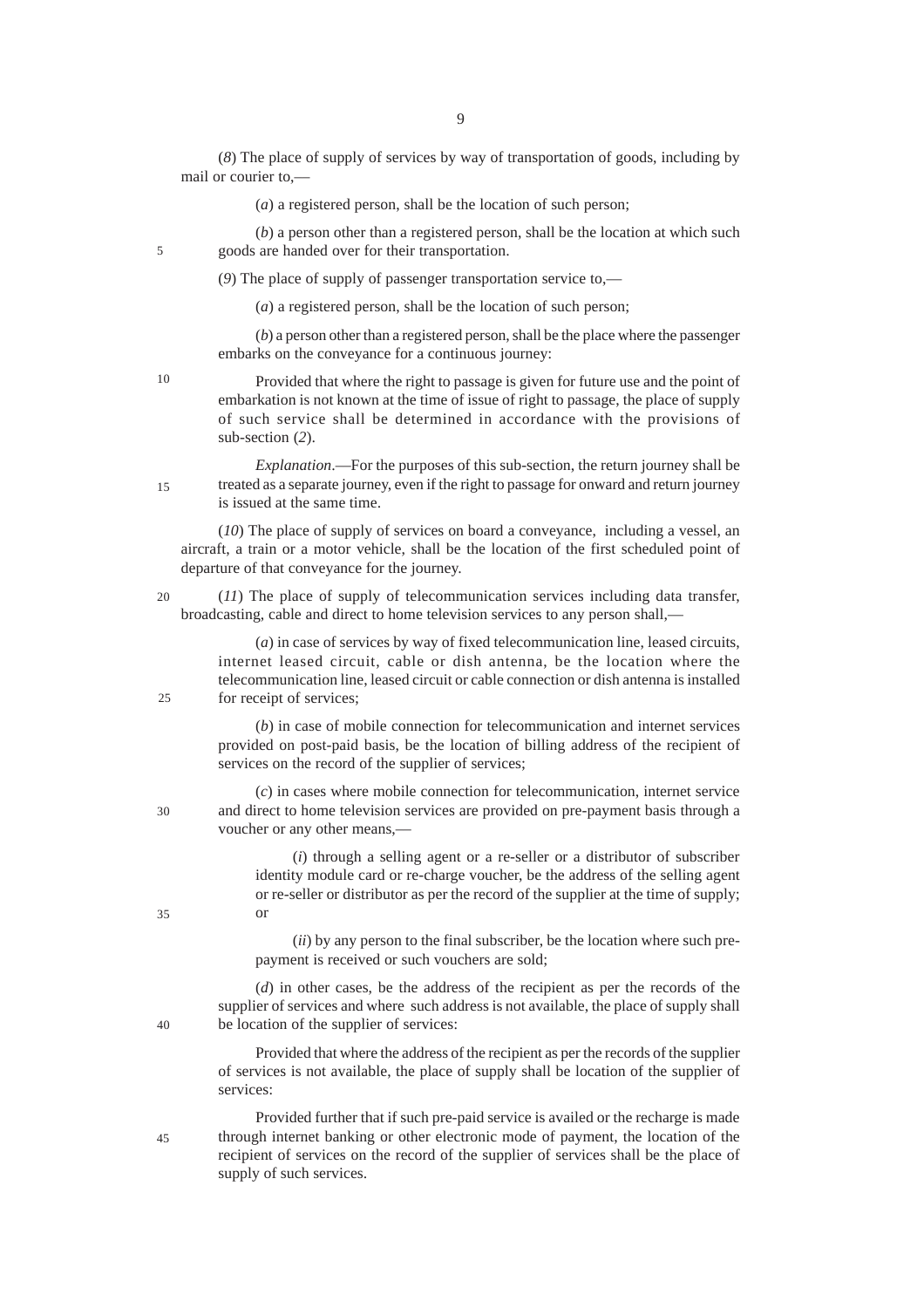*Explanation.––*Where the leased circuit is installed in more than one State or Union territory and a consolidated amount is charged for supply of services relating to such circuit, the place of supply of such services shall be taken as being in each of the respective States or Union territories in proportion to the value for services separately collected or determined in terms of the contract or agreement entered into in this regard or, in the absence of such 5 contract or agreement, on such other basis as may be prescribed.

(*12*) The place of supply of banking and other financial services, including stock broking services to any person shall be the location of the recipient of services on the records of the supplier of services:

Provided that if the location of recipient of services is not on the records of the 10 supplier, the place of supply shall be the location of the supplier of services.

(*13*) The place of supply of insurance services shall,––

(*a*) to a registered person, be the location of such person;

(*b*) to a person other than a registered person, be the location of the recipient of services on the records of the supplier of services.

15

(*14*) The place of supply of advertisement services to the Central Government, a State Government, a statutory body or a local authority meant for the States or Union territories identified in the contract or agreement shall be taken as being in each of such States or Union territories and the value of such supplies specific to each State or Union territory shall be in proportion to the amount attributable to services provided by way of 20 dissemination in the respective States or Union territories as may be determined in terms of the contract or agreement entered into in this regard or, in the absence of such contract or agreement, on such other basis as may be prescribed.

Place of supply of services where location of supplier or location of recipient is outside India.

**13.** (*1*) The provisions of this section shall apply to determine the place of supply of services where the location of the supplier of services or the location of the recipient of 25 services is outside India.

(*2*) The place of supply of services except the services specified in sub-sections (*3*) to (*13*) shall be the location of the recipient of services:

Provided that where the location of the recipient of services is not available in the ordinary course of business, the place of supply shall be the location of the supplier of 30 services.

(*3*) The place of supply of the following services shall be the location where the services are actually performed, namely:—

(*a*) services supplied in respect of goods which are required to be made physically available by the recipient of services to the supplier of services, or to a 35 person acting on behalf of the supplier of services in order to provide the services:

 Provided that when such services are provided from a remote location by way of electronic means, the place of supply shall be the location where goods are situated at the time of supply of services:

 Provided further that nothing contained in this clause shall apply in the case 40 of services supplied in respect of goods which are temporarily imported into India for repairs and are exported after repairs without being put to any other use in India, than that which is required for such repairs;

(*b*) services supplied to an individual, represented either as the recipient of services or a person acting on behalf of the recipient, which require the physical 45presence of the recipient or the person acting on his behalf, with the supplier for the supply of services.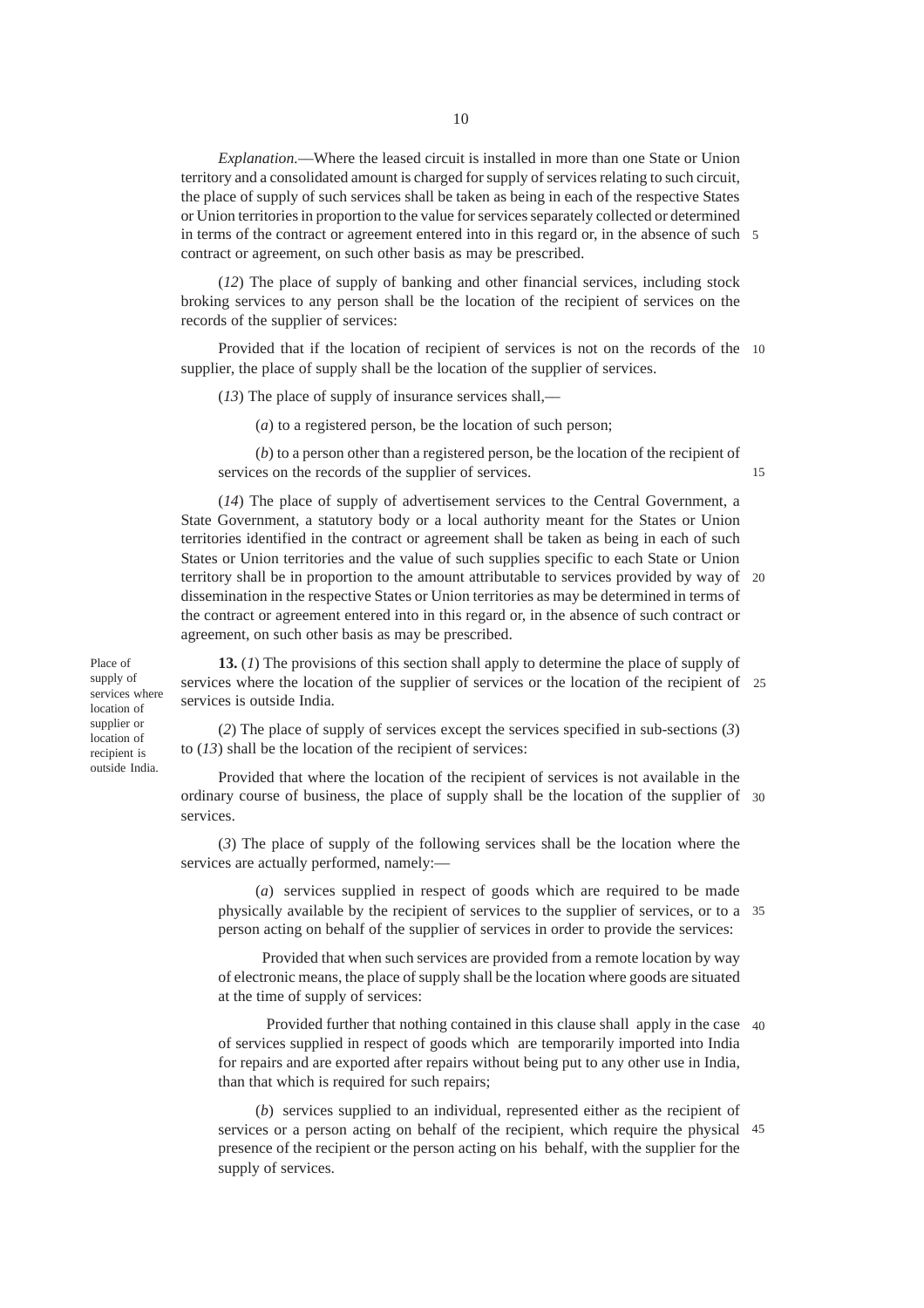(*4*) The place of supply of services supplied directly in relation to an immovable property, including services supplied in this regard by experts and estate agents, supply of accommodation by a hotel, inn, guest house, club or campsite, by whatever name called, grant of rights to use immovable property, services for carrying out or co-ordination of construction work, including that of architects or interior decorators, shall be the place where the immovable property is located or intended to be located.

5

(*5*) The place of supply of services supplied by way of admission to, or organisation of a cultural, artistic, sporting, scientific, educational or entertainment event, or a celebration, conference, fair, exhibition or similar events, and of services ancillary to such admission or 10 organisation, shall be the place where the event is actually held.

(*6*) Where any services referred to in sub-section (*3*) or sub-section (*4*) or sub-section (*5*) is supplied at more than one location, including a location in the taxable territory, its place of supply shall be the location in the taxable territory.

(*7*) Where the services referred to in sub-section (*3*) or sub-section (*4*) or 15 sub-section (5) are supplied in more than one State or Union territory, the place of supply of such services shall be taken as being in each of the respective States or Union territories and the value of such supplies specific to each State or Union territory shall be in proportion to the value for services separately collected or determined in terms of the contract or agreement entered into in this regard or, in the absence of such contract or agreement, on such other basis as may be prescribed.  $20<sup>2</sup>$ 

(*8*) The place of supply of the following services shall be the location of the supplier of services, namely:––

|            | (a) services supplied by a banking company, or a financial institution, or a<br>non-banking financial company, to account holders;                                                                                         |
|------------|----------------------------------------------------------------------------------------------------------------------------------------------------------------------------------------------------------------------------|
| 25         | $(b)$ intermediary services;                                                                                                                                                                                               |
|            | (c) services consisting of hiring of means of transport, including yachts but<br>excluding aircrafts and vessels, up to a period of one month.                                                                             |
|            | <i>Explanation</i> .—For the purposes of this sub-section, the expression,—                                                                                                                                                |
| 30         | (a) "account" means an account bearing interest to the depositor, and<br>includes a non-resident external account and a non-resident ordinary account;                                                                     |
| 2 of 1934. | $(b)$ "banking company" shall have the same meaning as assigned to it<br>under clause ( $a$ ) of section 45A of the Reserve Bank of India Act, 1934;                                                                       |
| 2 of 1934. | $(c)$ "financial institution" shall have the same meaning as assigned to it<br>in clause $(c)$ of section 45-I of the Reserve Bank of India Act, 1934;                                                                     |
| 35         | (d) "non-banking financial company" means,—                                                                                                                                                                                |
|            | $(i)$ a financial institution which is a company;                                                                                                                                                                          |
|            | (ii) a non-banking institution which is a company and which has as<br>its principal business the receiving of deposits, under any scheme or<br>arrangement or in any other manner, or lending in any manner; or            |
| 40         | (iii) such other non-banking institution or class of such institutions,<br>as the Reserve Bank of India may, with the previous approval of the<br>Central Government and by notification in the Official Gazette, specify. |
|            | (9) The place of supply of services of transportation of goods, other than by way of<br>mail or courier, shall be the place of destination of such goods.                                                                  |

(*10*) The place of supply in respect of passenger transportation services shall be the place where the passenger embarks on the conveyance for a continuous journey. 45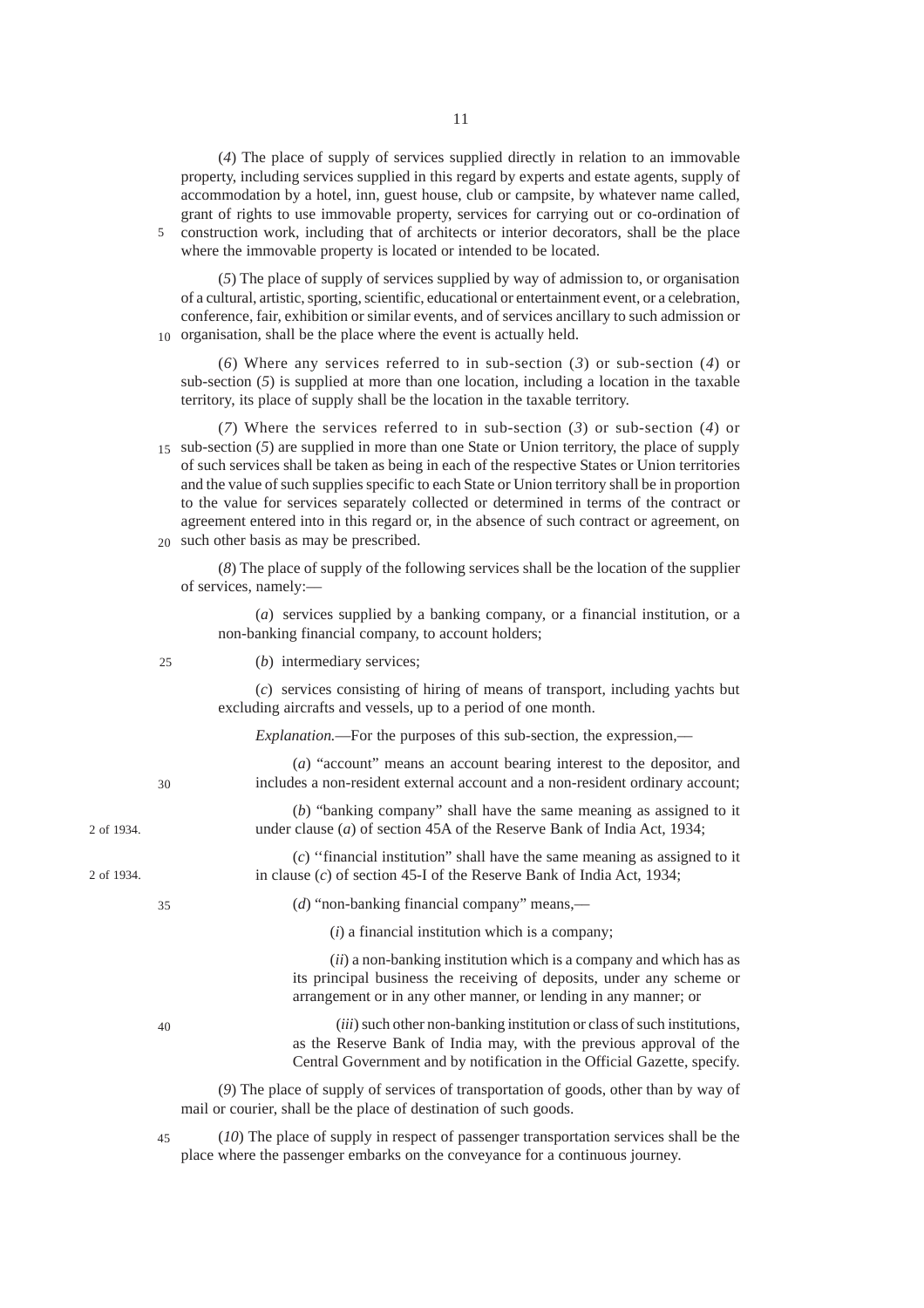(*11*) The place of supply of services provided on board a conveyance during the course of a passenger transport operation, including services intended to be wholly or substantially consumed while on board, shall be the first scheduled point of departure of that conveyance for the journey.

(*12*) The place of supply of online information and database access or retrieval 5 services shall be the location of the recipient of services.

*Explanation*.––For the purposes of this sub-section, person receiving such services shall be deemed to be located in the taxable territory, if any two of the following noncontradictory conditions are satisfied, namely:––

(*a*) the location of address presented by the recipient of services through internet 10 is in the taxable territory;

(*b*) the credit card or debit card or store value card or charge card or smart card or any other card by which the recipient of services settles payment has been issued in the taxable territory;

(*c*) the billing address of the recipient of services is in the taxable territory; 15

(*d*) the internet protocol address of the device used by the recipient of services is in the taxable territory;

(*e*) the bank of the recipient of services in which the account used for payment is maintained is in the taxable territory;

(*f*) the country code of the subscriber identity module card used by the recipient 20 of services is of taxable territory;

(*g*) the location of the fixed land line through which the service is received by the recipient is in the taxable territory.

(*13*) In order to prevent double taxation or non-taxation of the supply of a service, or for the uniform application of rules, the Government shall have the power to notify any description of services or circumstances in which the place of supply shall be the place of effective use and enjoyment of a service.  $25$ 

**14.** (*1*) On supply of online information and database access or retrieval services by any person located in a non-taxable territory and received by a non-taxable online recipient, the supplier of services located in a non-taxable territory shall be the person liable for 30 paying integrated tax on such supply of services:

Provided that in the case of supply of online information and database access or retrieval services by any person located in a non-taxable territory and received by a nontaxable online recipient, an intermediary located in the non-taxable territory, who arranges or facilitates the supply of such services, shall be deemed to be the recipient of such services 35 from the supplier of services in non-taxable territory and supplying such services to the non-taxable online recipient except when such intermediary satisfies the following conditions, namely:––

(*a*) the invoice or customer's bill or receipt issued or made available by such intermediary taking part in the supply clearly identifies the service in question and its 40 supplier in non-taxable territory;

(*b*) the intermediary involved in the supply does not authorise the charge to the customer or take part in its charge which is that the intermediary neither collects or processes payment in any manner nor is responsible for the payment between the non-taxable online recipient and the supplier of such services;

(*c*) the intermediary involved in the supply does not authorise delivery; and

(*d*) the general terms and conditions of the supply are not set by the intermediary involved in the supply but by the supplier of services.

Special provision for payment of tax by a supplier of online information and database access or retrieval services.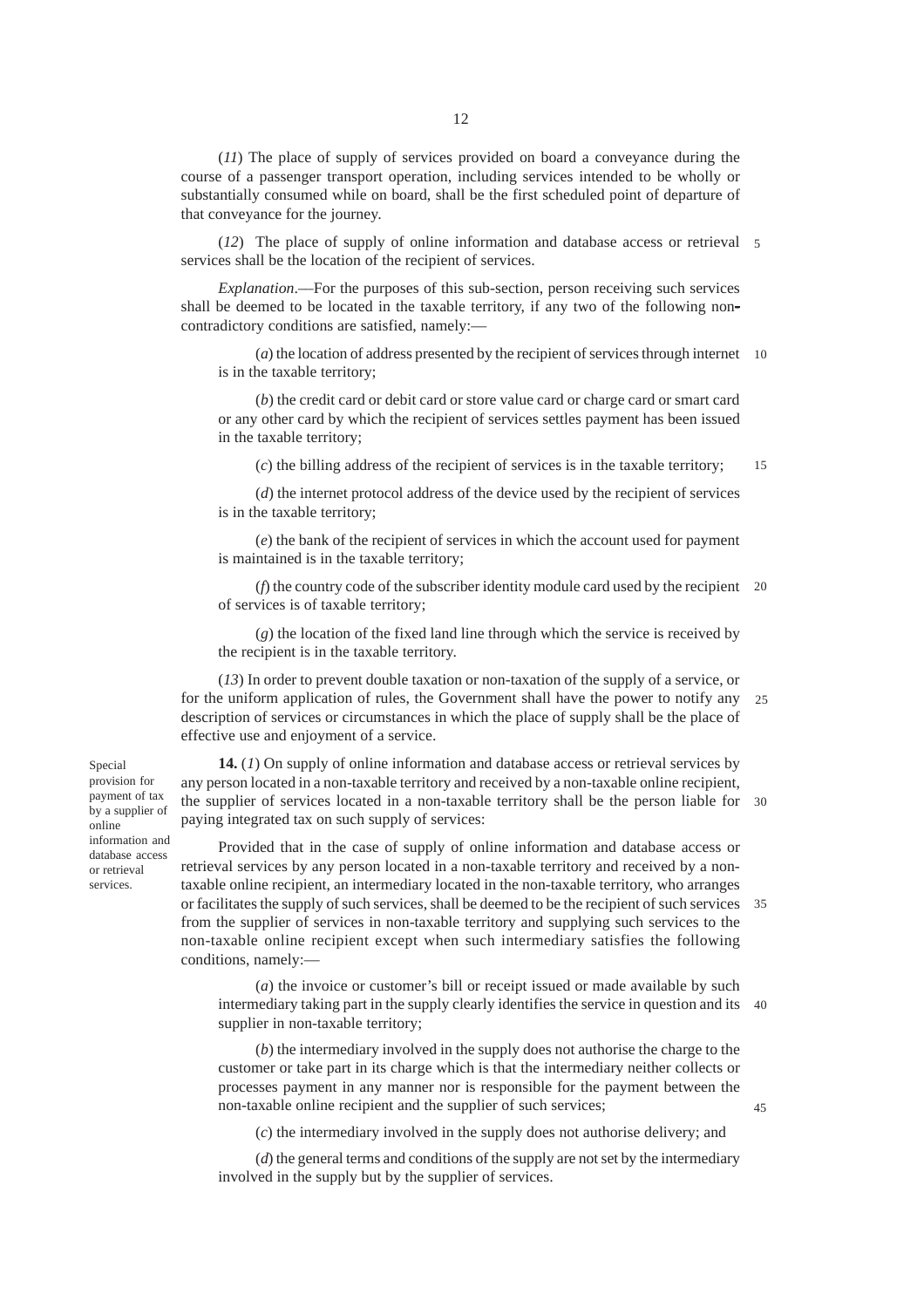(*2*) The supplier of online information and database access or retrieval services referred to in sub-section (*1*) shall, for payment of integrated tax, take a single registration under the Simplified Registration Scheme to be notified by the Government:

Provided that any person located in the taxable territory representing such supplier for any purpose in the taxable territory shall get registered and pay integrated tax on behalf 5 of the supplier:

Provided further that if such supplier does not have a physical presence or does not have a representative for any purpose in the taxable territory, he may appoint a person in the taxable territory for the purpose of paying integrated tax and such person shall be liable 10 for payment of such tax.

#### CHAPTER VI

#### REFUND OF INTEGRATED TAX TO INTERNATIONAL TOURIST

**15.** The integrated tax paid by tourist leaving India on any supply of goods taken out of India by him shall be refunded in such manner and subject to such conditions and 15 safeguards as may be prescribed.

*Explanation.*––For the purposes of this section, the term "tourist" means a person not normally resident in India, who enters India for a stay of not more than six months for legitimate non-immigrant purposes.

#### CHAPTER VII

#### ZERO RATED SUPPLY

20

**16.** (*1*) "zero rated supply" means any of the following supplies of goods or services or both, namely:––

(*a*) export of goods or services or both; or

(*b*) supply of goods or services or both to a Special Economic Zone developer or a Special Economic Zone unit. 25

 (*2*) Subject to the provisions of sub-section (*5*) of section 17 of the Central Goods and Services Tax Act, credit of input tax may be availed for making zero-rated supplies, notwithstanding that such supply may be an exempt supply.

(*3*) A registered person making zero rated supply shall be eligible to claim refund 30 under either of the following options, namely:-

> (*a*) he may supply goods or services or both under bond or Letter of Undertaking, subject to such conditions, safeguards and procedure as may be prescribed, without payment of integrated tax and claim refund of unutilised input tax credit; or

35

(*b*) he may supply goods or services or both, subject to such conditions, safeguards and procedure as may be prescribed, on payment of integrated tax and claim refund of such tax paid on goods or services or both supplied,

in accordance with the provisions of section 54 of the Central Goods and Services Tax Act or the rules made thereunder.

# CHAPTER VIII APPORTIONMENT OF TAX AND SETTLEMENT OF FUNDS

 $40$ 

**17.** (*1*) Out of the integrated tax paid to the Central Government,––

(*a*) in respect of inter-State supply of goods or services or both to an unregistered person or to a registered person paying tax under section 10 of the Central Goods and Services Tax Act;

45

(*b*) in respect of inter-State supply of goods or services or both where the registered person is not eligible for input tax credit;

Refund of integrated tax paid on supply of goods to tourist leaving India.

Zero rated supply.

Apportionment of tax and settlement of funds.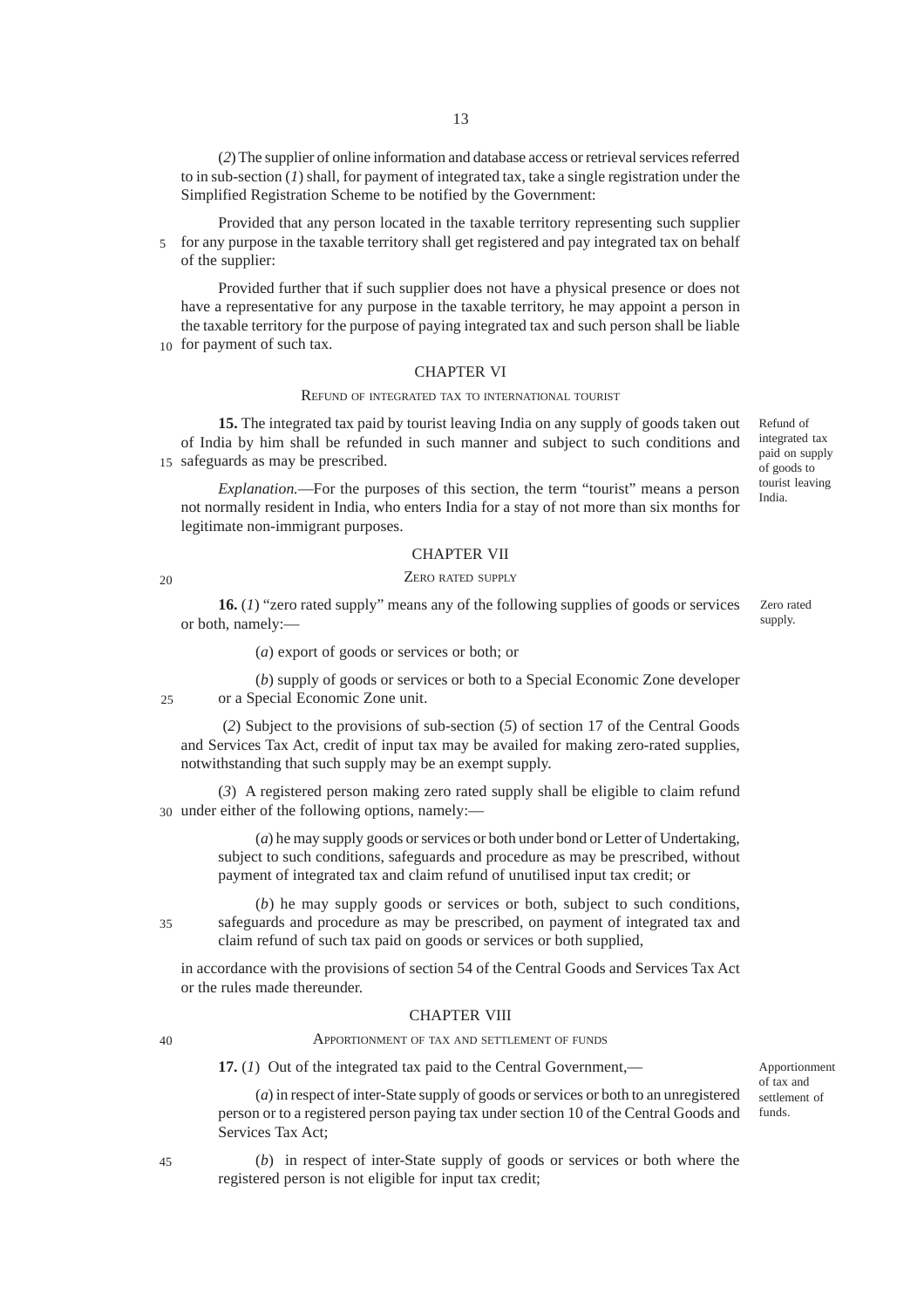(*c*) in respect of inter-State supply of goods or services or both made in a financial year to a registered person, where he does not avail of the input tax credit within the specified period and thus remains in the integrated tax account after expiry of the due date for furnishing of annual return for such year in which the supply was made;

(*d*) in respect of import of goods or services or both by an unregistered person 5 or by a registered person paying tax under section 10 of the Central Goods and Services Tax Act;

(*e*) in respect of import of goods or services or both where the registered person is not eligible for input tax credit;

(*f*) in respect of import of goods or services or both made in a financial year by 10 a registered person, where he does not avail of the said credit within the specified period and thus remains in the integrated tax account after expiry of the due date for furnishing of annual return for such year in which the supply was received,

the amount of tax calculated at the rate equivalent to the central tax on similar intra-State supply shall be apportioned to the Central Government.

15

(*2*) The balance amount of integrated tax remaining in the integrated tax account in respect of the supply for which an apportionment to the Central Government has been done under sub-section  $(I)$  shall be apportioned to the,—

(*a*) State where such supply takes place; and

(*b*) Central Government where such supply takes place in a Union territory: 20

Provided that where the place of such supply made by any taxable person cannot be determined separately, the said balance amount shall be apportioned to,––

(*a*) each of the States; and

(*b*) Central Government in relation to Union territories,

in proportion to the total supplies made by such taxable person to each of such States or 25 Union territories, as the case may be, in a financial year:

> Provided further that where the taxable person making such supplies is not identifiable, the said balance amount shall be apportioned to all States and the Central Government in proportion to the amount collected as State tax or, as the case may be, Union territory tax, by the respective State or, as the case 30 may be, by the Central Government during the immediately preceding financial year.

(*3*) The provisions of sub-sections (*1*) and (*2*) relating to apportionment of integrated tax shall, *mutatis mutandis* apply to the apportionment of interest, penalty and compounding amount realised in connection with the tax so apportioned.

35

(*4*) Where an amount has been apportioned to the Central Government or a State Government under sub-section (*1*) or sub-section (*2*) or sub-section (*3*), the amount collected as integrated tax shall stand reduced by an amount equal to the amount so apportioned and the Central Government shall transfer to the central tax account or Union territory tax account, an amount equal to the respective amounts apportioned to the Central Government 40 and shall transfer to the State tax account of the respective States an amount equal to the amount apportioned to that State, in such manner and within such time as may be prescribed.

(*5*) Any integrated tax apportioned to a State or, as the case may be, to the Central Government on account of a Union territory, if subsequently found to be refundable to any person and refunded to such person, shall be reduced from the amount to be apportioned 45under this section, to such State, or Central Government on account of such Union territory, in such manner and within such time as may be prescribed.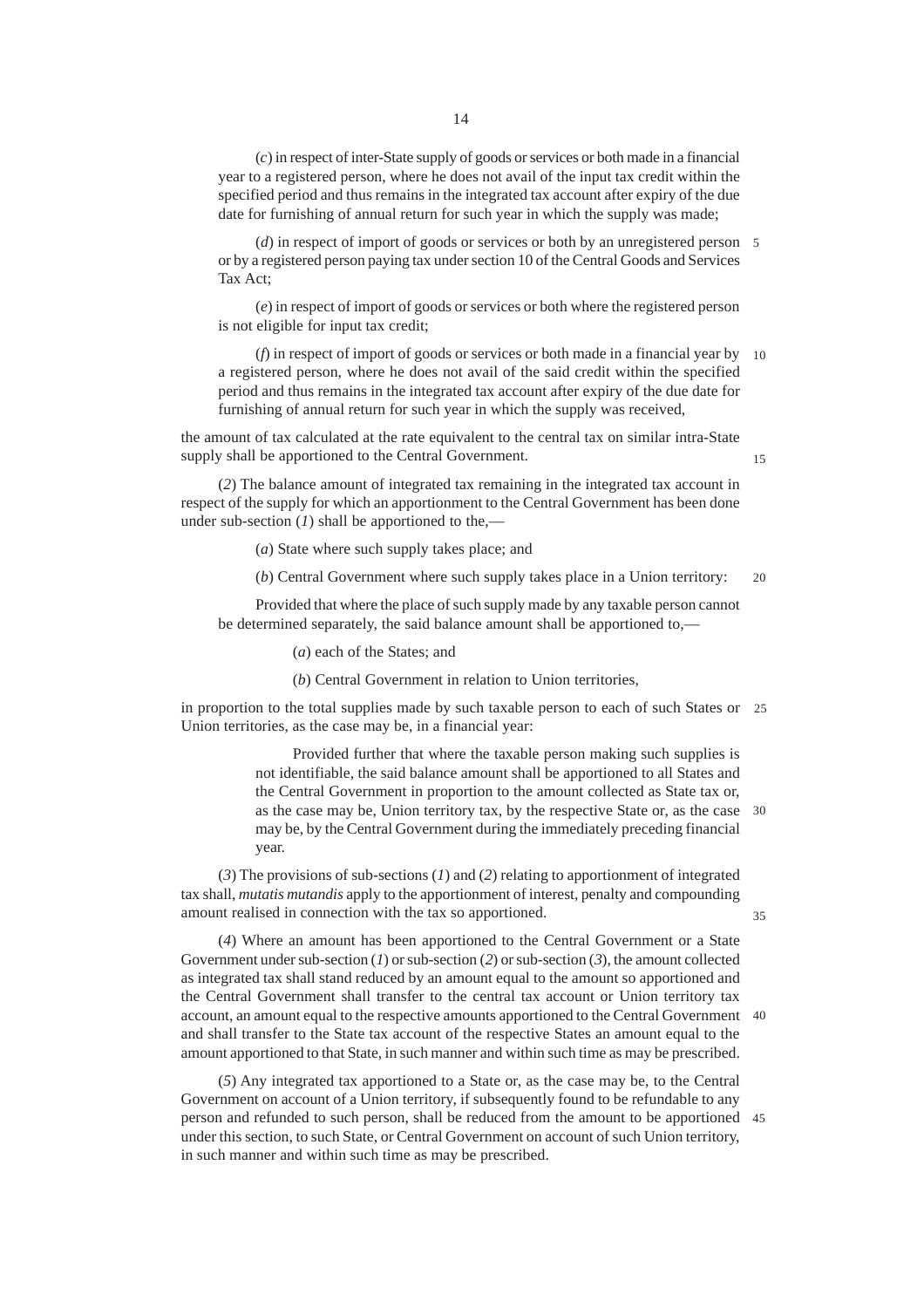**18.** On utilisation of credit of integrated tax availed under this Act for payment of,––

Transfer of input tax credit.

(*a*) Central tax in accordance with the provisions of sub-section (*5*) of section 49 of the Central Goods and Services Tax Act, the amount collected as integrated tax shall stand reduced by an amount equal to the credit so utilised and the Central Government shall transfer an amount equal to the amount so reduced from the integrated tax account to the central tax account in such manner and within such time as may be prescribed;

(*b*) Union territory tax in accordance with the provisions of section 9 of the Union Territory Goods and Services Tax Act, the amount collected as integrated tax shall stand reduced by an amount equal to the credit so utilised and the Central Government shall transfer an amount equal to the amount so reduced from the integrated tax account to the Union territory tax account in such manner and within such time as may be prescribed;

(*c*) State tax in accordance with the provisions of the respective State Goods and Services Tax Act, the amount collected as integrated tax shall stand reduced by an amount equal to the credit so utilised and shall be apportioned to the appropriate State Government and the Central Government shall transfer the amount so apportioned to the account of the appropriate State Government in such manner and within such time as may be prescribed.

20

40

45

15

5

10

*Explanation*.—For the purposes of this Chapter, "appropriate State" in relation to a taxable person, means the State or Union territory where he is registered or is liable to be registered under the provisions of the Central Goods and Services Tax Act.

**19.** (*1*) A registered person who has paid integrated tax on a supply considered by 25 him to be an inter-State supply, but which is subsequently held to be an intra-State supply, shall be granted refund of the amount of integrated tax so paid in such manner and subject to such conditions as may be prescribed.

Tax wrongfully collected and paid to Central Government or State Government.

(*2*) A registered person who has paid central tax and State tax or Union territory tax, as the case may be, on a transaction considered by him to be an intra-State supply, but 30 which is subsequently held to be an inter-State supply, shall not be required to pay any interest on the amount of integrated tax payable.

#### CHAPTER IX

## **MISCELLANEOUS**

**20.** Subject to the provisions of this Act and the rules made thereunder, the provisions 35 of Central Goods and Services Tax Act relating to,-

(*i*) scope of supply;

(*ii*) composite supply and mixed supply;

(*iii*) time and value of supply;

(*iv*) input tax credit;

(*v*) registration;

(*vi*) tax invoice, credit and debit notes;

(*vii*) accounts and records;

(*viii*) returns, other than late fee;

- (*ix*) payment of tax;
- (*x*) tax deduction at source;

Application of provisions of Central Goods and Services Tax Act.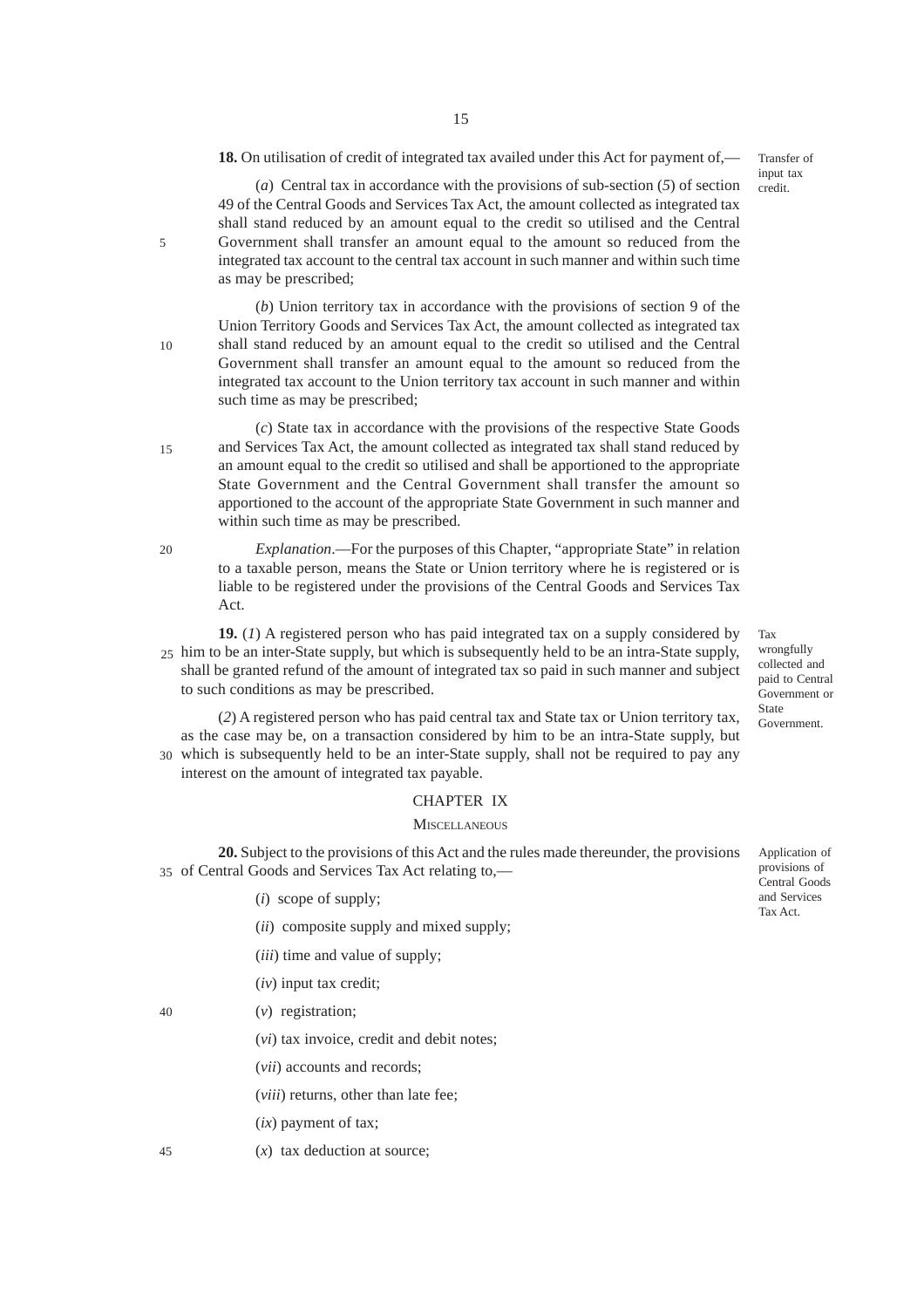(*xi*) collection of tax at source;

(*xii*) assessment;

(*xiii*) refunds;

(*xiv*) audit;

(*xv*) inspection, search, seizure and arrest;

(*xvi*) demands and recovery;

(*xvii*) liability to pay in certain cases;

(*xviii*) advance ruling;

(*xix*) appeals and revision;

(*xx*) presumption as to documents;

(*xxi*) offences and penalties;

(*xxii*) job work;

(*xxiii*) electronic commerce;

(*xxiv*) transitional provisions; and

(*xxv*) miscellaneous provisions including the provisions relating to the 15 imposition of interest and penalty,

shall, *mutatis mutandis,* apply, so far as may be, in relation to integrated tax as they apply in relation to central tax as if they are enacted under this Act:

Provided that in the case of tax deducted at source, the deductor shall deduct tax at the rate of two per cent. from the payment made or credited to the supplier:

20

5

10

Provided further that in the case of tax collected at source, the operator shall collect tax at such rate not exceeding two per cent, as may be notified on the recommendations of the Council, of the net value of taxable supplies:

Provided also that for the purposes of this Act, the value of a supply shall include any taxes, duties, cesses, fees and charges levied under any law for the time being in force other than this Act, and the Goods and Services Tax (Compensation to States) Act, if charged separately by the supplier: 25

Provided also that in cases where the penalty is leviable under the Central Goods and Services Tax Act and the State Goods and Services Tax Act or the Union Territory Goods and Services Tax Act, the penalty leviable under this Act shall be the 30 sum total of the said penalties.

**21.** Import of services made on or after the appointed day shall be liable to tax under the provisions of this Act regardless of whether the transactions for such import of services had been initiated before the appointed day:

Provided that if the tax on such import of services had been paid in full under the 35 existing law, no tax shall be payable on such import under this Act:

Provided further that if the tax on such import of services had been paid in part under the existing law, the balance amount of tax shall be payable on such import under this Act.

*Explanation*.––For the purposes of this section, a transaction shall be deemed to have been initiated before the appointed day if either the invoice relating to such supply or 40 payment, either in full or in part, has been received or made before the appointed day.

Power to make rules.

**22.** (*1*) The Government may, on the recommendations of the Council, by notification, make rules for carrying out the provisions of this Act.

(*2*) Without prejudice to the generality of the provisions of sub-section (*1*), the Government may make rules for all or any of the matters which by this Act are required to 45be, or may be, prescribed or in respect of which provisions are to be or may be made by rules.

Import of

services made on or after the appointed day.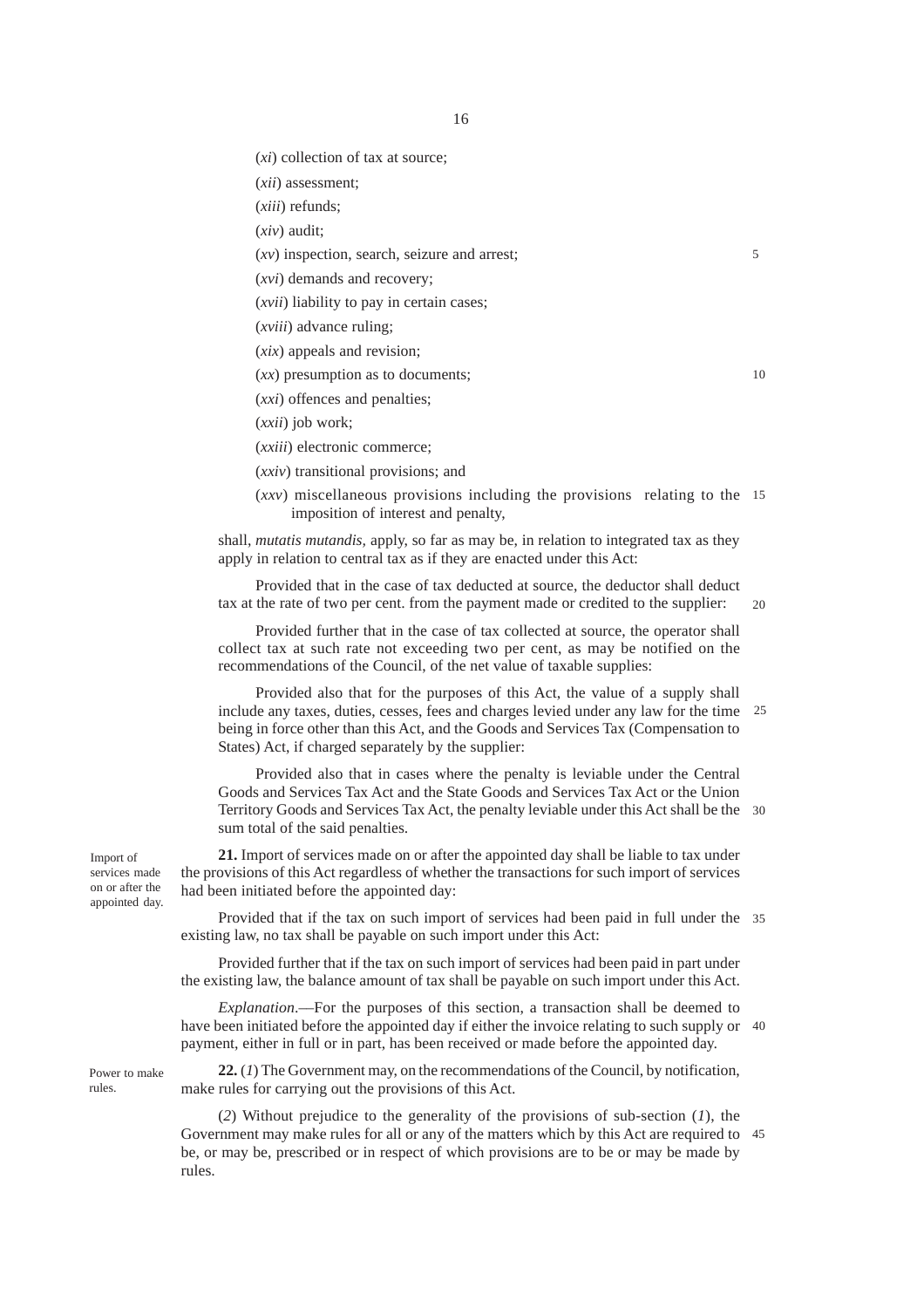(*3*) The power to make rules conferred by this section shall include the power to give retrospective effect to the rules or any of them from a date not earlier than the date on which the provisions of this Act come into force.

(*4*) Any rules made under sub-section (*1*) may provide that a contravention thereof shall be liable to a penalty not exceeding ten thousand rupees. 5

**23.** The Board may, by notification, make regulations consistent with this Act and the rules made thereunder to carry out the provisions of this Act.

**24.** Every rule made by the Government, every regulation made by the Board and every notification issued by the Government under this Act, shall be laid, as soon as may

- 10 be, after it is made or issued, before each House of Parliament, while it is in session, for a total period of thirty days which may be comprised in one session or in two or more successive sessions, and if, before the expiry of the session immediately following the session or the successive sessions aforesaid, both Houses agree in making any modification in the rule or regulation or in the notification, as the case may be, or both Houses agree that the rule or
- 15 regulation or the notification should not be made, the rule or regulation or notification, as the case may be, shall thereafter have effect only in such modified form or be of no effect, as the case may be; so, however, that any such modification or annulment shall be without prejudice to the validity of anything previously done under that rule or regulation or notification, as the case may be.
- **25.** (*1*) If any difficulty arises in giving effect to any provision of this Act, the Government may, on the recommendations of the Council, by a general or a special order published in the Official Gazette, make such provisions not inconsistent with the provisions of this Act or the rules or regulations made thereunder, as may be necessary or expedient for the purpose of removing the said difficulty: 20
- Provided that no such order shall be made after the expiry of a period of three years from the date of commencement of this Act.  $25$

(*2*) Every order made under this section shall be laid, as soon as may be, after it is made, before each House of Parliament.

Power to make regulations.

Laying of rules, regulations and notifications.

Removal of difficulties.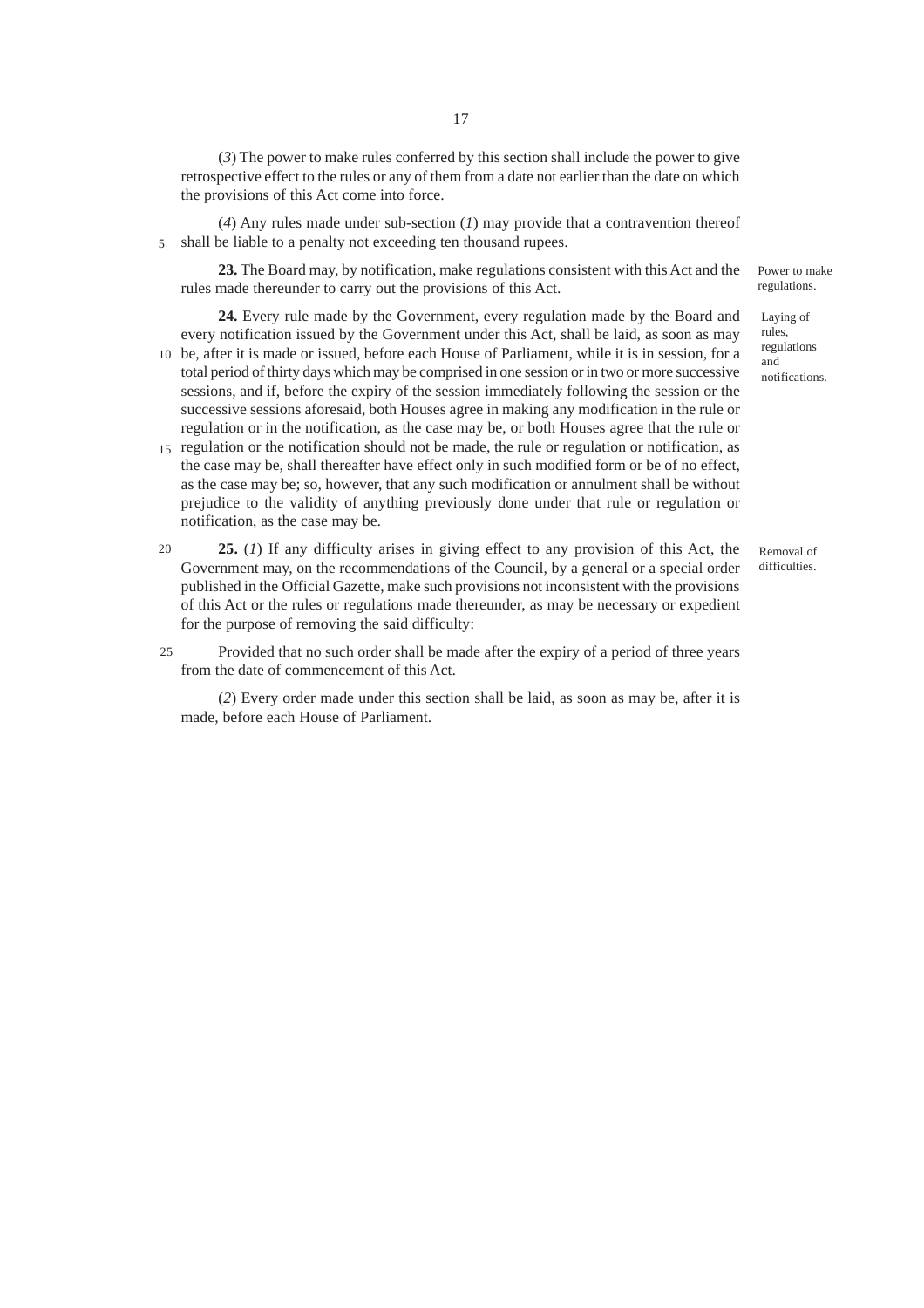# STATEMENT OF OBJECTS AND REASONS

Presently, article 269 of the Constitution empowers the Parliament to make law on the taxes to be levied on the sale or purchase taking place in the course of inter-State trade or commerce. Accordingly, Parliament had enacted the Central Sales Tax Act, 1956 for levy of central sales tax on the sale taking place in the course of inter-State trade or commerce. The central sales tax is being collected and retained by the exporting States.

2. The crucial aspect of central sales tax is that it is non-vatable, *i.e*. the credit of this tax is not available as set-off for the future tax liability to be discharged by the purchaser. It directly gets added to the cost of the goods purchased and becomes part of the cost of business and thereby has a direct impact on the increase in the cost of production of a particular product. Further, the fact that the rate of central sales tax is different from the value added tax being levied on the intra-State sale creates a tax arbitrage which is exploited by unscrupulous elements.

3. In view of the above, it has become necessary to have a Central legislation, namely, the Integrated Goods and Services Tax Bill, 2017. The proposed Legislation will confer power upon the Central Government for levying goods and services tax on the supply of goods or services or both which takes place in the course of inter-State trade or commerce. The proposed Legislation will remove both the lacunas of the present central sales tax. Besides being vatable, the rate of tax for the integrated goods and services tax is proposed to be more or less equal to the sum total of the central goods and services tax and state goods and services tax or Union territory goods and services tax to be levied on intra-State supplies. It is expected to reduce cost of production and inflation in the economy, thereby making the Indian trade and industry more competitive, domestically as well as internationally. It is also expected that introduction of the integrated goods and services tax will foster a common or seamless Indian market and contribute significantly to the growth of the economy.

4. The Integrated Goods and Services Tax Bill, 2017, *inter alia,* provides for the following, namely :—

(*a*) to levy tax on all inter-State supplies of goods or services or both except supply of alcoholic liquor for human consumption at a rate to be notified, not exceeding forty per cent. as recommended by the Goods and Services Tax Council (the Council);

(*b*) to provide for levy of tax on goods imported into India in accordance with the provisions of the Customs Tariff Act, 1975 read with the provisions contained in the Customs Act, 1962;

(*c*) to provide for levy of tax on import of services on reverse charge basis under the proposed Legislation;

(*d*) to empower the Central Government to grant exemptions, by notification or by special order, on the recommendations of the Council;

 (*e*) to provide for determination of the nature of supply as to whether it is an inter-State or an intra-State supply;

(*f*) to provide elaborate provisions for determining the place of supply in relation to goods or services or both;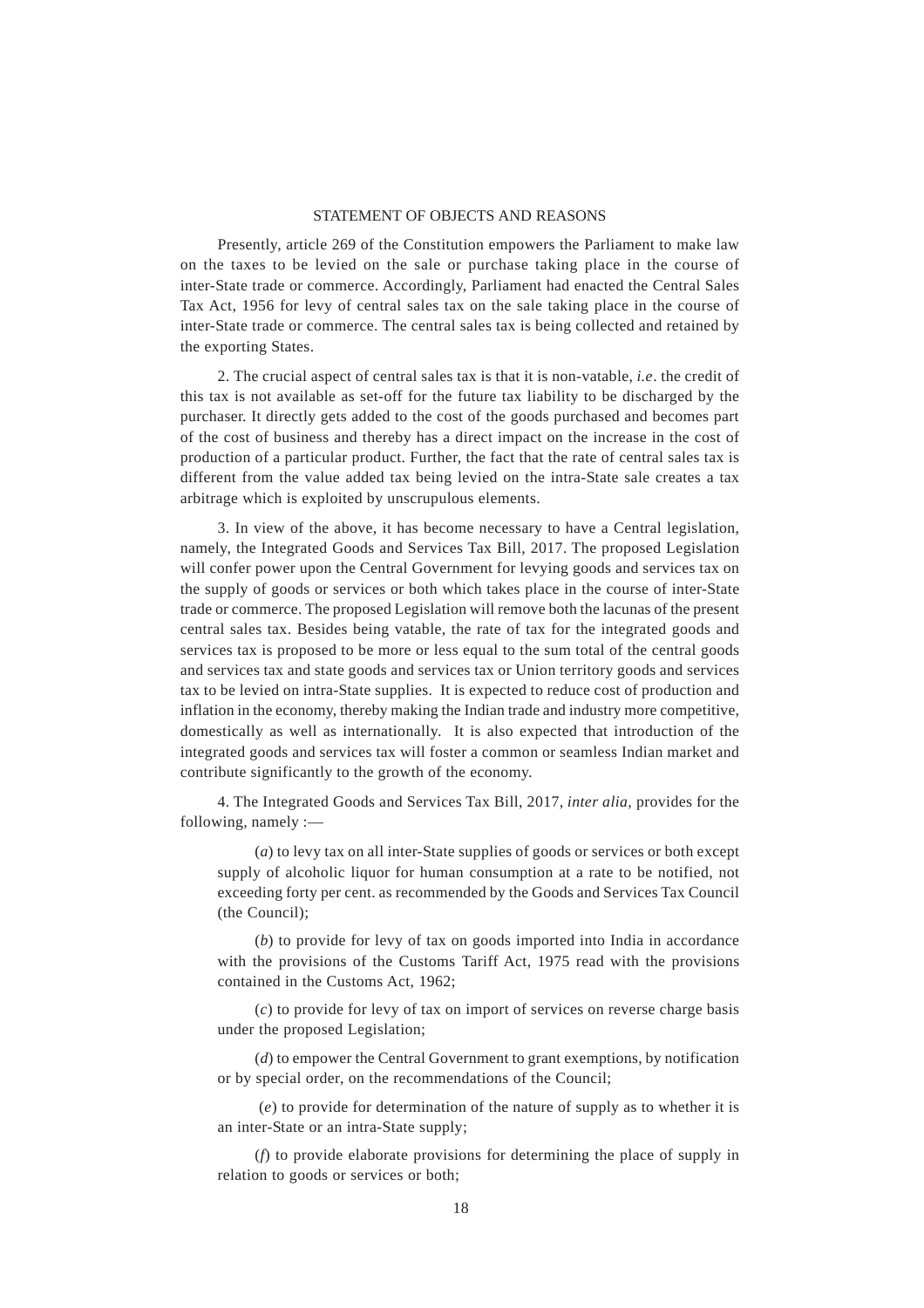(*g*) to provide for payment of tax by a supplier of online information and database access or retrieval services;

(*h*) to provide for refund of tax paid on supply of goods to tourist leaving India;

 (*i*) to provide for apportionment of tax and settlement of funds and for transfer of input tax credit between the Central Government, State Government and Union territory;

(*j*) to provide for application of certain provisions of the Central Goods and Services Tax Act, 2017, *inter alia*, relating to definitions, time and value of supply, input tax credit, registration, returns other than late fee, payment of tax, assessment, refunds, audit, inspection, search, seizure and arrest, demands and recovery, appeals and revision, offences and penalties and transitional provisions, in the proposed Legislation; and

(*k*) to provide for transitional transactions in relation to import of services made on or after the appointed day.

5. The Notes on clauses explain in detail the various provisions contained in the Integrated Goods and Services Tax Bill, 2017.

6. The Bill seeks to achieve the above objectives.

NEW DELHI; ARUN JAITLEY.

*The* 23*rd March,* 2017.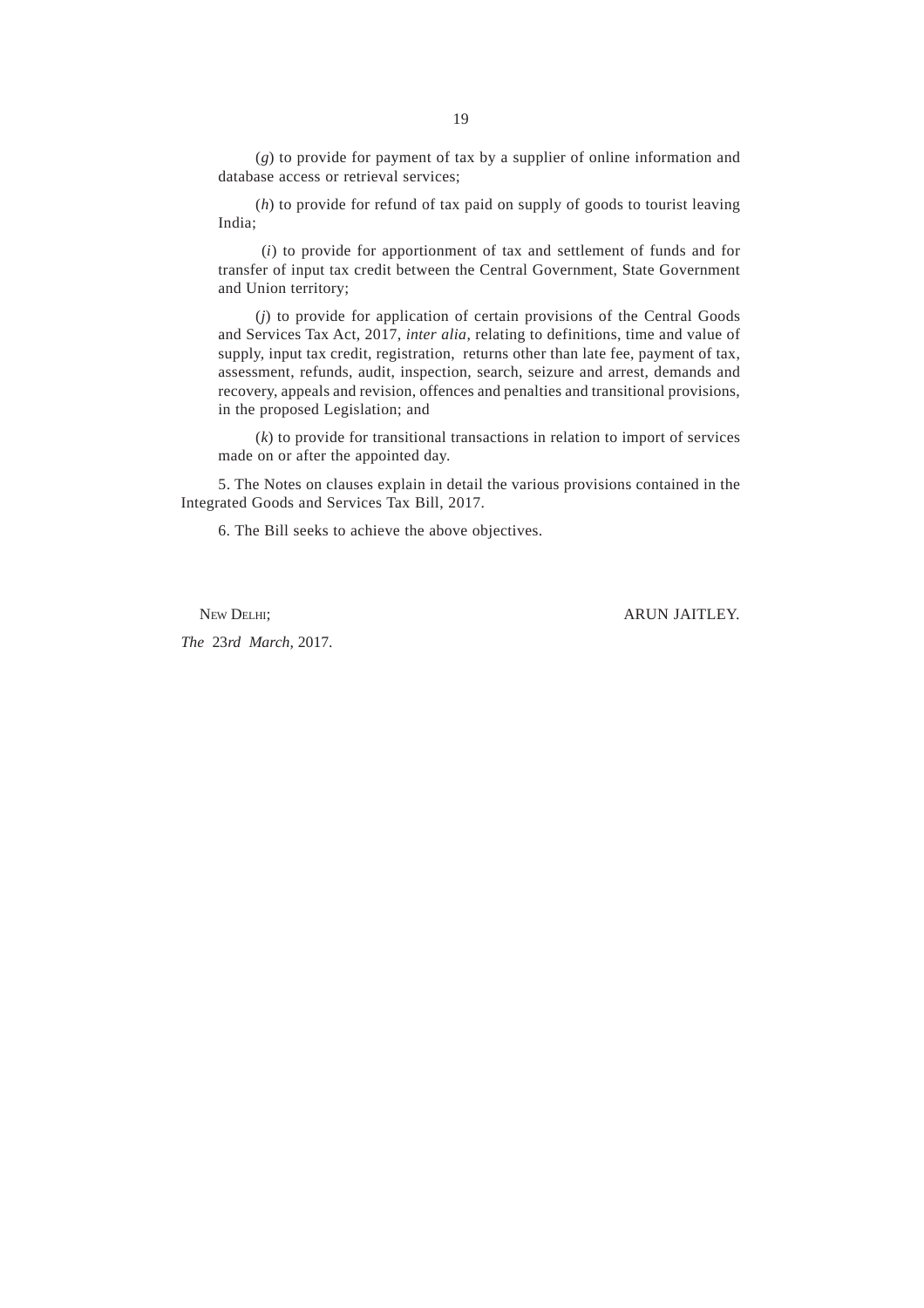#### *Notes on clauses*

*Clause* 1 provides for short title, extent and commencement of the proposed Act.

*Clause* 2 defines various terms and expressions used in the proposed Act.

*Clause* 3 provides for appointment of Commissioners and other class of officers as may be required for carrying out the purposes of the proposed Act.

*Clause* 4 provides for authorisation of State tax and Union territory tax officers, subject to certain exceptions and conditions as shall be notified by the Central Government on recommendations of the Council, to be proper officers for the purposes of the proposed Act.

*Clause* 5 provides for levy and collection of integrated tax on all inter-State supplies of goods or services or both except on the supply of alcoholic liquor for human consumption, on the value determined under section 15 of the Central Goods and Services Tax Act at a rate not exceeding forty per cent. It further provides that integrated tax on goods imported into India shall be levied and collected under section 3 of the Customs Tariff Act, 1975, at the time and in the manner in which customs duty shall be collected under the provisions of the Customs Act, on a value as determined under the provisions of the Customs Tariff Act. This clause also provides that —

(*i*) integrated tax on the supply of petroleum crude, high speed diesel, motor spirit (commonly known as petrol), natural gas and aviation turbine fuel to be levied with effect from a date notified by the Central Government on the recommendations of the Council;

(*ii*) the Central Government to notify categories of supply of goods or services or both, the tax on which shall be paid on reverse charge basis by the recipient of such goods or services or both, on the recommendations of the Council;

(*iii*) the integrated tax in respect of the supply of taxable goods or services or both by a supplier, who is not registered, to a registered person shall be paid by such person on reverse charge basis;

(*iv*) the Central Government may notify categories of services, the tax on inter-State supplies of which shall be paid by the electronic commerce operator if such services are supplied through it, on the recommendations of the Council.

*Clause* 6 confers powers on Central Government to exempt either absolutely or conditionally goods or services or both of any specified description from the whole or part of the integrated tax, on the recommendations of the Council. This clause also confers powers on the Central Government to exempt from payment of tax any goods or services or both, by special order, on which tax is leviable on the recommendations of the Council.

*Clause* 7 provides for instances where a supply of goods or services or both will be considered as inter- State supply.

*Clause* 8 provides for instances where a supply of goods or services or both will be considered as intra- State supply.

*Clause* 9 provides for supplies made in territorial waters to be deemed to be made in the States or Union territories where the nearest point of the appropriate baseline is located.

*Clause* 10 provides for the place of supply for all supplies of goods other than those goods which are imported into or exported out of India.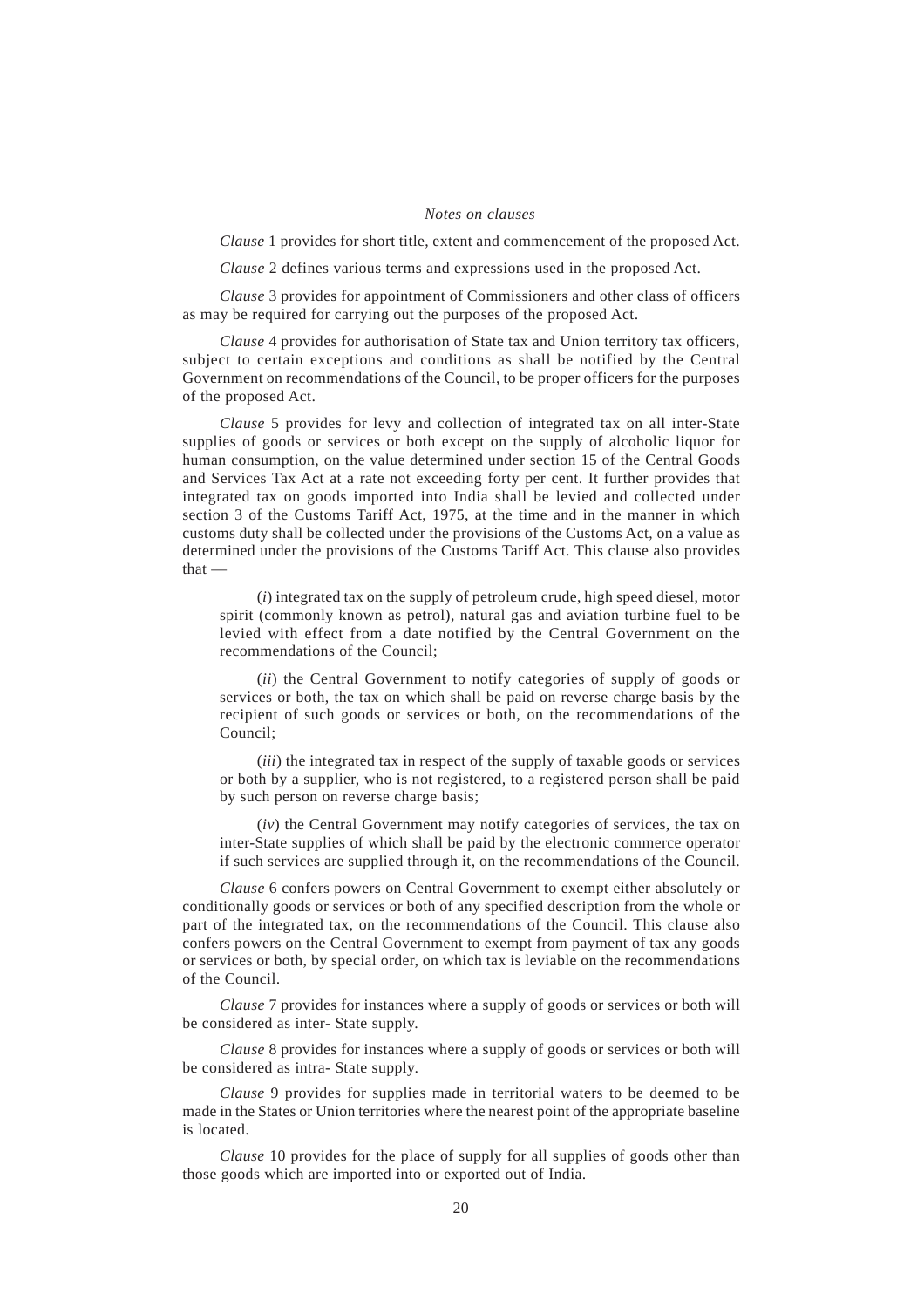*Clause* 11 provides for the place of supply for all supplies of goods which are imported into or exported out of India.

*Clause* 12 provides for the place of supply for all supplies of services where location of supplier and recipient is in India.

*Clause* 13 provides for the place of supply for all supplies of services where location of supplier or location of recipient is outside India.

*Clause* 14 provides for deeming the supplier of services located in non-taxable territory to be liable to pay tax on the online information and database access or retrieval services by any person located in a non-taxable territory and received by a non- taxable online recipient.

*Clause* 15 provides for refund of integrated tax paid on supply of goods to tourists leaving India.

*Clause* 16 provides for zero rating of certain supplies namely exports and supplies made to Special Economic Zone Unit or Special Economic Zone developer and the manner of zero rating.

*Clause* 17 provides for apportionment of integrated tax and settlement of funds between the Central and State Government.

*Clause* 18 provides for utilisation of credit of integrated tax availed under the proposed Act for payment of central tax, Union territory tax or State tax.

*Clause* 19 provides for refund of integrated tax in situations where inter-State supplies are subsequently held to be intra-State supplies.

*Clause* 20 provides for application of specific provisions of the Central Goods and Services Tax Act to the proposed Act.

*Clause* 21 provides that all import of services made on or after the appointed day will be liable to integrated tax regardless of whether the transactions for such import of services had been initiated before the appointed day.

*Clause* 22 confers powers on the Central Government to make rules for carrying out the provisions of the proposed Act on recommendation of the Council.

*Clause* 23 confers powers on the Board to make regulations for carrying out the provisions of the proposed Act.

*Clause* 24 provides for laying of rules, regulations and notifications made by the Central Government before each House of the Parliament.

*Clause* 25 confers powers on the Central Government to make such provisions not inconsistent with the provisions of the proposed Act or the rules or regulations by a general or special order, on the recommendations of the Council within a period of three years from the date of commencement of the proposed Act.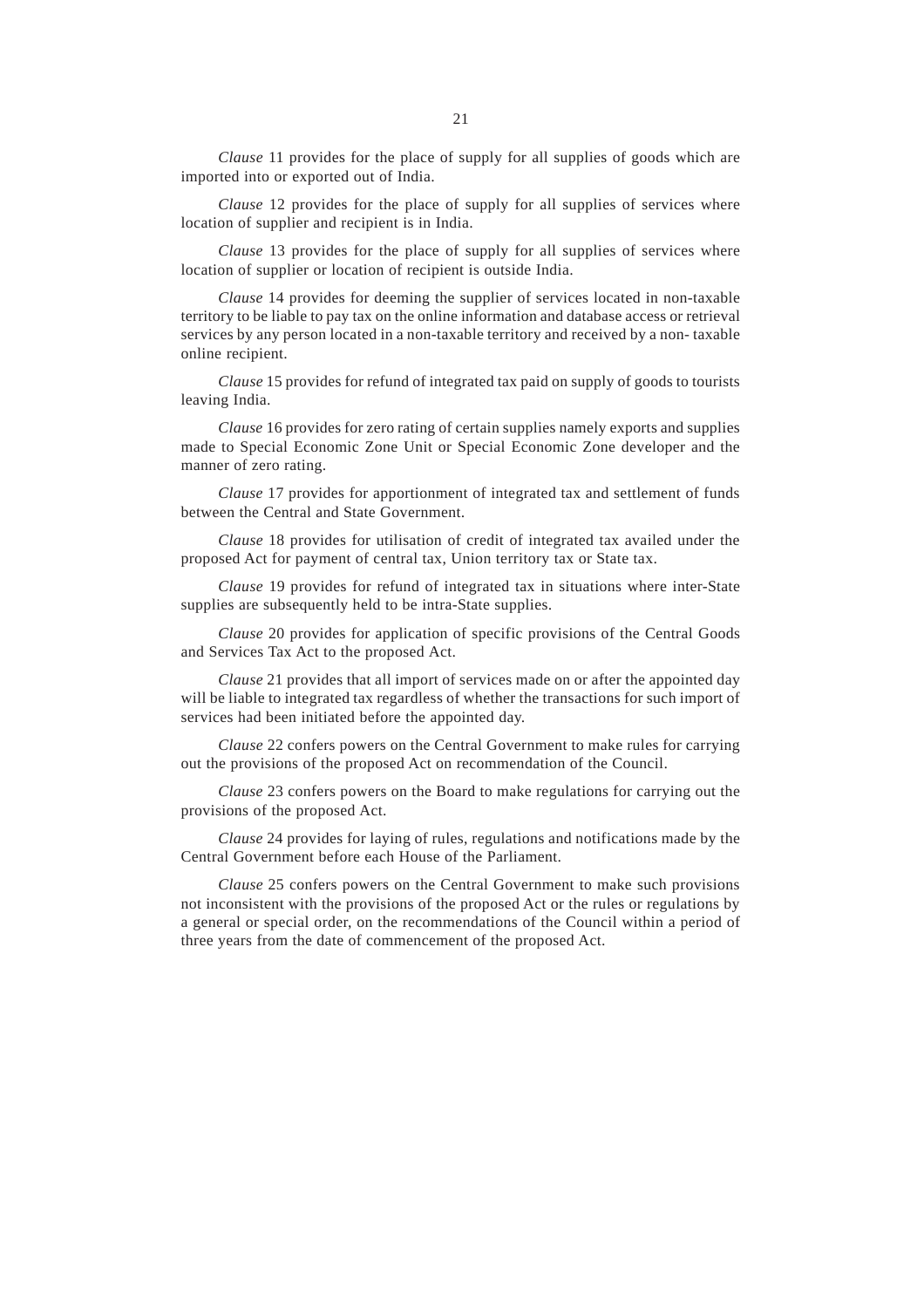#### FINANCIAL MEMORANDUM

*Clauses* 17 and 18 of the Bill provides for apportionment of tax and settlement of funds and for transfer of input tax credit between the Central Government, State Government and Union territory.

2. *Clause* 20 of the Bill provides for application of provisions of the Central Goods and Services Tax Bill, 2017 relating to appeals, advance ruling and anti-profiteering. So authorities under the Central Goods and Services Tax Act will be utilised for the purposes of the proposed legislation. Thus there will be no extra financial expenditure under this Bill.

3. The total financial implications in terms of recurring and non-recurring expenditure involved in carrying out the various functions under the Bill would be borne by the Central Government. Most of the existing officers and staff of the Central Board of Excise and Customs would be used for carrying out the various functions under the Bill. However, it is not possible to estimate the exact recurring and non-recurring expenditure from the Consolidated Fund of India at this stage.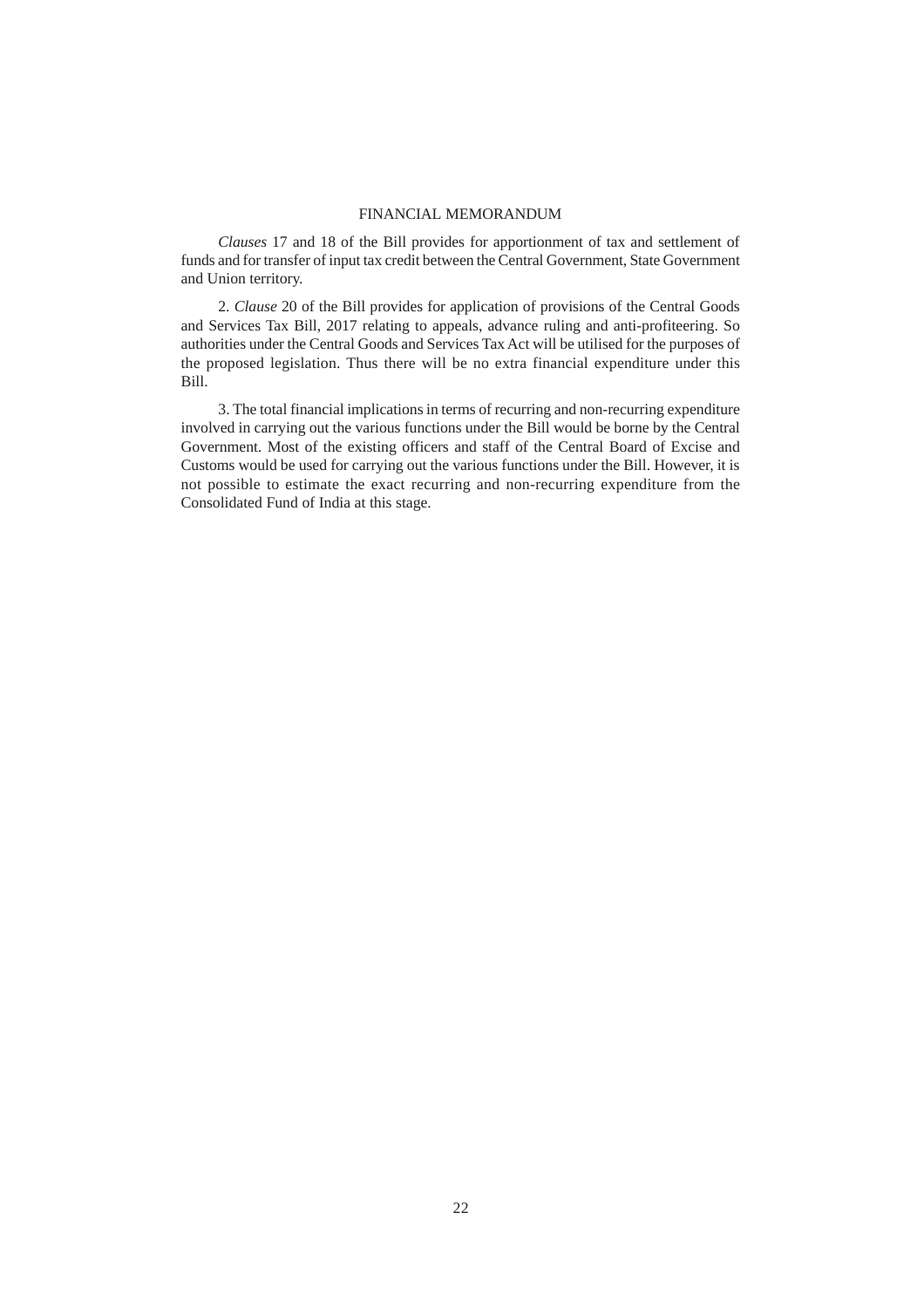## MEMORANDUM REGARDING DELEGATED LEGISLATION

*Clause* 22 of the Integrated Goods and Services Tax Bill seeks to empower the Central Government to make rules, *inter alia,* in the following matters, namely:—

(*a*) collection of taxes under section 5; (*b*) determination of place of supply under section 10; (*c*) apportionment of value of supply of services when the immovable property or boat or vessel is located in more than one State or Union or when the leased circuit is installed in more than one State or Union territory or when the event is held in more than one State or Union territory or for advertisement services under section 12; (*d*) the place of supply of services referred to in section 13 when they are supplied in more than one State or Union territory under that section; (*e*) conditions and safeguards for refund of integrated tax paid on supply of goods to tourist leaving India under section 15; (*f*) procedure and safeguards for supply of goods or services under bond or on payment of integrated tax and then taking refund under section 16; (*g*) manner in which apportionment of tax and settlement of funds will take place under section 17; (*h*) manner and time in which input tax credit will be transferred under section 18; (*i*) manner in which tax wrongfully collected and paid to Central Government or State Government is to be refunded under section 19; and (*j*) any other matter which is to be, or may be, prescribed, or in respect of which provision is to be made, by rules.

2. Clause 23 of the Bill empowers the Board to make regulations to provide for any matter which is required to be, or may be, specified by regulation or in respect of which provision is to be made by regulations.

3. The matters in respect of which the said rules and regulations may be made are matters of procedure and administrative detail, and as such, it is not practicable to provide for them in the proposed Bill itself. The delegation of legislative power is, therefore, of a normal character.